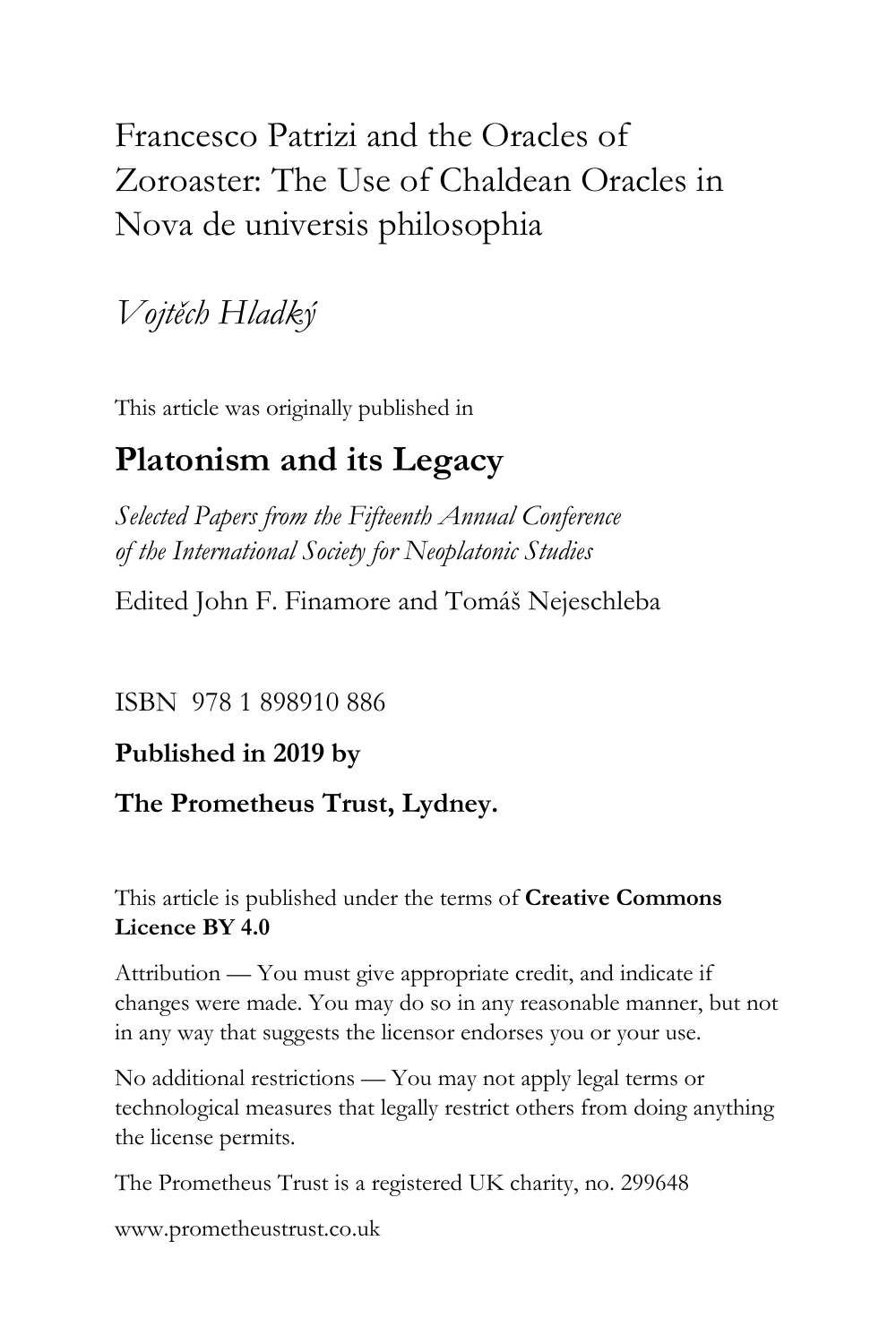## Francesco Patrizi and the Oracles of Zoroaster:

The Use of *Chaldean Oracles* in *Nova de universis philosophia*

#### Vojtěch Hladký

 George Gemistos Plethon (c. 1360–1454) and Francesco Patrizi (1529–1597) are two key figures in the development of Renaissance Platonism. While the teaching of Plethon marks the beginning of a renewal of Platonic philosophy in fifteenth century Italy, the work of Patrizi represents one of its culminations just before 1600. comparison between their philosophical projects is at hand because the ideas of these two thinkers share various important features. First of all, both Plethon and Patrizi engage in a sharp criticism of Aristotle, favoring Plato and his followers, whom they view as being closer to Christianity. Secondly, they both develop their own original and controversial version of Platonism. Plethon does so in his *Laws*, a book that was condemned after his death as heretical and survived only in a fragmentary form. Patrizi published his great Platonic synthesis in the *Nova de universis philosophia* (1591), a work that was soon placed on the Index. And last but not least, they both base their respective versions of Platonic philosophy on the *Chaldean Oracles.* They attribute this work to Zoroaster, whom they view as the most ancient of all sages.

 The idea that Zoroaster was the oldest of the sages originated with Plethon who, relying on ancient Greek sources, identified Zoroaster as the earliest representative of eternal human wisdom and dated him to 5,000 years before the Trojan war, that is, to a period of just before  $6,600$  BCE.<sup>[1](#page-1-0)</sup> It was also Plethon who claimed that Zoroaster and his magi are the authors of the *Chaldean Oracles*, a book that was viewed as a revelation of the ultimate wisdom already by the late Neoplatonists.<sup>[2](#page-1-1)</sup> In fact, however, the mysterious pronouncements of

<span id="page-1-0"></span><sup>&</sup>lt;sup>1</sup> Cf. Hladký (2014a) 249, with n. 42.

<span id="page-1-1"></span><sup>2</sup> On the constitution of the concept of ancient wisdom in early Renaissance and its sources, see Hladký (2014b).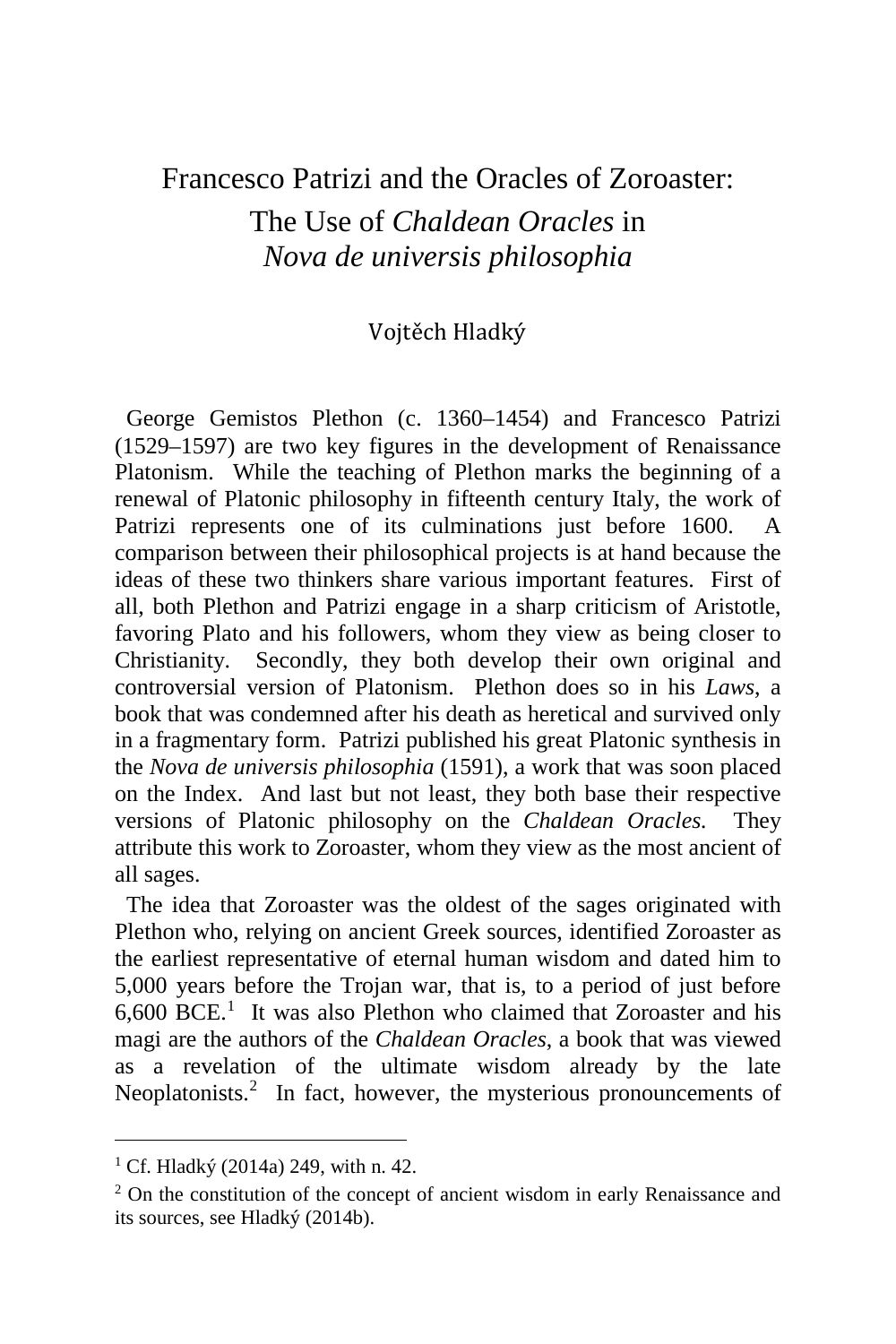the *Chaldean Oracles* are usually attributed to the two Juliani, father and son, who wrote – or rather prophesied – during the reign of Marcus Aurelius  $(161-180 \text{ CE})$ .<sup>[3](#page-2-0)</sup> Nonetheless, by 'resurrecting' this work of allegedly extremely ancient wisdom, Plethon triggered a veritable *Faszination Zarathushtra* – to borrow the title of Michael Stausberg's fascinating book – which lasted until late eighteenth century, i.e., until a time when genuine Zoroastrian writings were made available to educated European public. A comparable interest in Hermes Trismegistus exhausted itself much earlier and the authenticity of the *Corpus Hermeticum* started to be questioned already during Patrizi's lifetime.<sup>[4](#page-2-1)</sup>

 Unlike Hermetic writings, the *Chaldean Oracles* survive only in quotations and paraphrases found in the works of later authors, mainly the Neoplatonists. In his effort to promote the work, Plethon took a crucial step forward when he issued an edition of the Oracles that was based on the work of Michael Psellos, an earlier Byzantine philosopher and scholar. This edition includes 36 Oracles in 60 verses and two commentaries by Plethon. While both his editorial and interpretative efforts have been fully appreciated only recently,<sup>[5](#page-2-2)</sup> it should be noted that during the Renaissance, philosophers such as Marsilio Ficino, Pico della Mirandola, and Agostino Steuco all relied on Plethon's edition of the Oracles. $6$ 

 Patrizi, too, was well acquainted with Plethon's work and even owned a manuscript where various versions of Plethon's writings on the Oracles were collected.<sup>[7](#page-2-4)</sup> He disagreed, however, with the extremely early dating of Zoroaster proposed by Plethon. He viewed it as being in conflict with Biblical history and probably also with the traditional Christian dating of the creation of the world, a fact that Plethon himself seems to have noted (*Contra Schol.* V 37[8](#page-2-5).16–18).<sup>8</sup> According to Patrizi's calculations, Zoroaster lived 1,758 years before the death of Plato, that is, around 2,105 BCE. Moreover, after an extensive discussion of ancient sources, Patrizi concludes that

<span id="page-2-0"></span> $3$  Cf. Seng (2016) 21–25, with further references.

<span id="page-2-1"></span><sup>4</sup> Cf. Mulsow (2002).

<span id="page-2-2"></span><sup>5</sup> Tardieu (1987).

<span id="page-2-3"></span><sup>6</sup> Stausberg (1998), Seng (2016) 29–35.

<span id="page-2-4"></span><sup>7</sup> Vatican, Bibliotheca Apostolica Vaticana, cod. *Barberinianus Graecus* 179, cf. Tambrun-Krasker (1995) lxxv.

<span id="page-2-5"></span><sup>8</sup> Cf. Hladký (2014a) 249.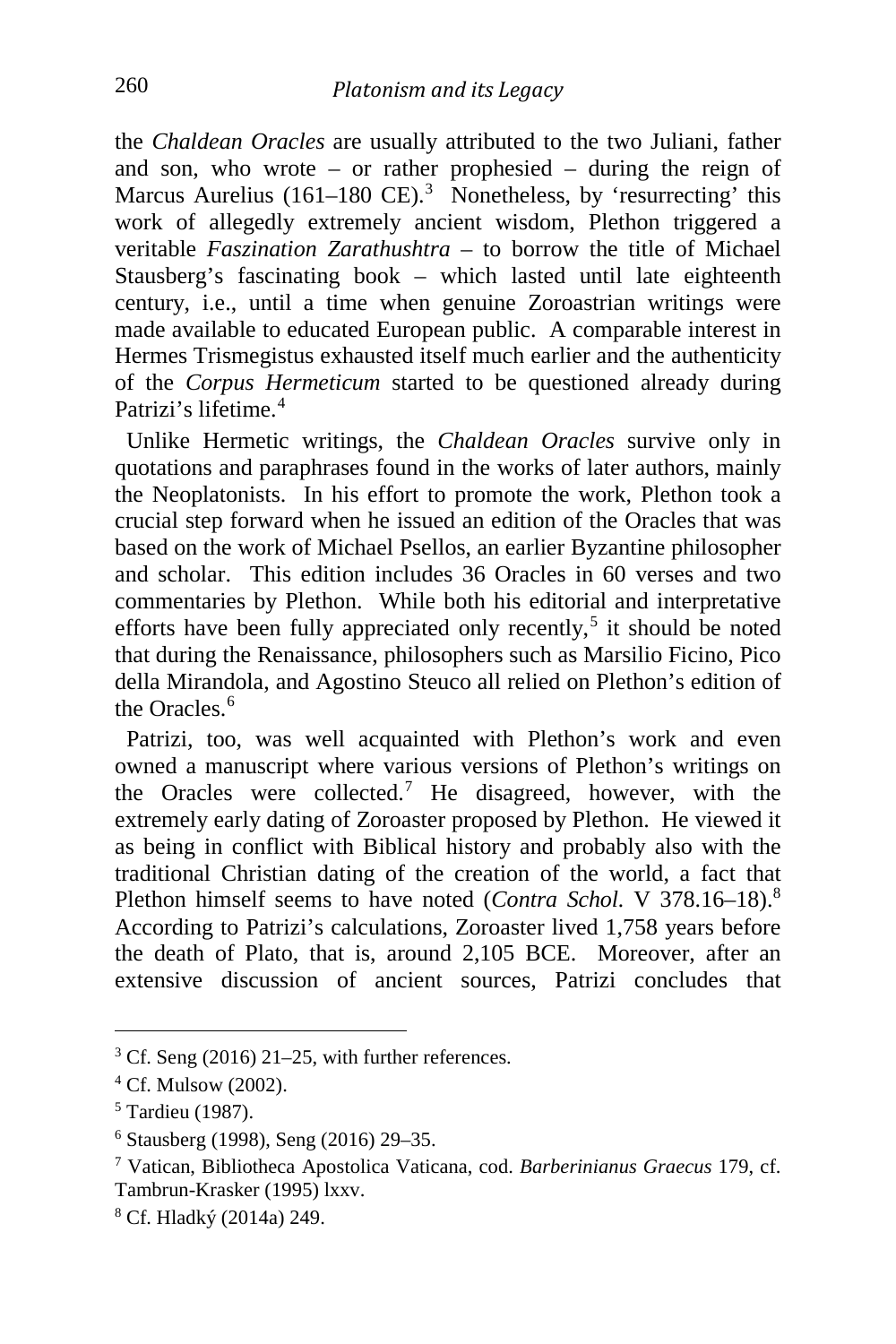Zoroaster was not a Persian but a Chaldean, whose writings were later translated into Greek by the two Juliani (*Zor.*, p. 98–107). In general, though, he accepts the basic outline of Plethon's interpretation since he, too, claims that Zoroaster is the most ancient sage and the Chaldean Oracles are genuinely his work.<sup>[9](#page-3-0)</sup> His own version of the story makes Zoroaster a contemporary of Abraham, whereas Hermes Trismegistus is said to be just slightly older than Moses. Ancient wisdom and Bible thus meet, and the philosophy taught by Patrizi claims to go as far back as to Noah or even Adam  $(Zor, p. 102)$  $(Zor, p. 102)$  $(Zor, p. 102)$ .<sup>10</sup>

 Patrizi's most important contribution to the study of the *Chaldean Oracles* is undoubtedly his new edition, based not only on Psellos and Plethon, but also a number of other ancient authors, especially the Neoplatonists  $(Zor, p. 108-109, 132-133).$ <sup>[11](#page-3-2)</sup> By including these sources, Patrizi managed to expand the number of the verses of the Oracles from 60 to  $320$ ,  $^{12}$  $^{12}$  $^{12}$  even if some of the Oracles he reconstructed are omitted from modern editions, and generally viewed as merely loose paraphrases of some Chaldean terms by later authors. One should also note that Plethon's and Patrizi's editions were not superseded until 1895, when a serious scientific investigation of these texts began with Wilhelm Kroll's *Habilitationschrift* just four years after Albert Jahn decided to drop the adjective *Zoroastrian* and returned to the ancient usage of 'Chaldean'.<sup>13</sup> Patrizi's edition first appeared in 1591 under the name *Zoroaster* as the first appendix to his

<span id="page-3-0"></span><sup>9</sup> Already Psellos claimed that the *Chaldean Oracles* were extremely ancient, though he did not link them to Zoroaster; cf. Moreschini (2014) 234–235.

<span id="page-3-1"></span><sup>10</sup> Cf. Patrizi, *Nova un. phil.*, *Panarchia*, fol. 9; *Discussiones Peripateticae*, III,1, p. 292–294, Stausberg (1998) 315–317.

<span id="page-3-2"></span><sup>&</sup>lt;sup>11</sup> Patrizi himself mentions Proclus (in particular his commentaries on Plato's *Parmenides*, *Timaeus*, *Republic*, and *Cratylus*), Hermias (his commentary on the *Phaedrus*), Olympiodorus (his commentaries on the *Philebus* and *Phaedo*), Synesius, Simplicius (his commentaries on Aristotle's *Physics*), Damascius, and Nicephorus Gregoras.

<span id="page-3-3"></span><sup>12</sup> Stausberg (1998) 322 with n. 201, observes that two verses are quoted twice. In contrast, Patrizi repeatedly quotes at least one Chaldaean Oracle that is not a part of his edition, namely *Orac.Chald.* fr. 10 des Places = Psell., p. 182, 1145a.4 des Places = 142.20 O'Meara: Εἰσὶν πάντα ἑνὸς πυρὸς ἐκγεγαῶτα / *Sunt omnia igne ex uno genita* (*Panaugia*, fol. 22v–d, *Pancosmia*, fol. 75v–c).

<span id="page-3-4"></span><sup>13</sup> Cf. Tardieu in Lewy (2011) 731–740, Seng (2016) 36–37.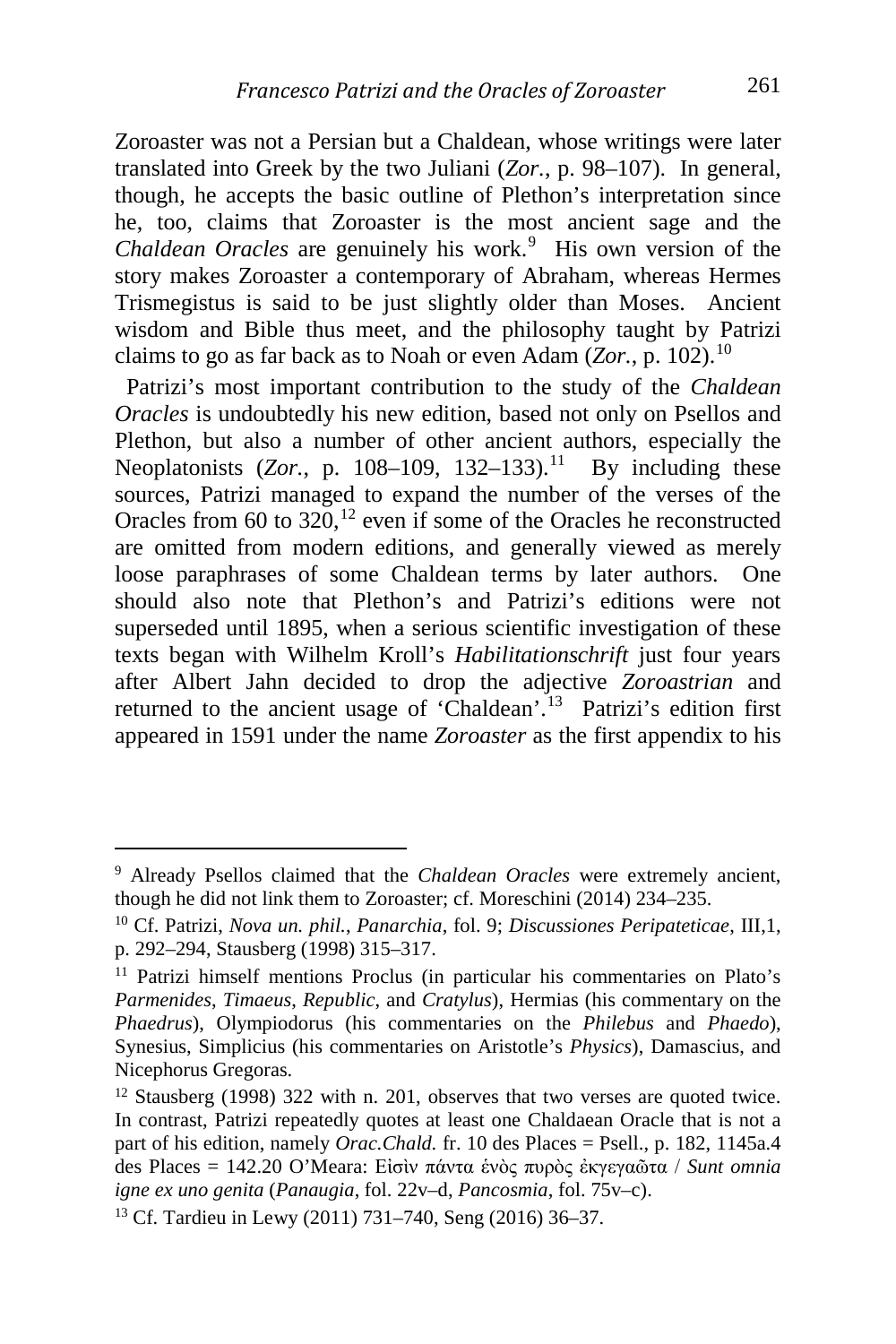most ambitious work, the *Nova de universis philosophia*. The Oracles were published alongside an edition of Hermetic writings and various anonymous Platonic materials. All these texts were chosen in order to support the main argument of the whole treatise, which advocates a replacement of mainstream Aristotelianism of the period by a more pious Platonic philosophy. By drawing both on ancient texts and some contemporary scientific theories, Patrizi's version of Platonism is paradoxically both more ancient and more modern than mainstream contemporary philosophy of his day. In the "New Philosophy of the Universe", the ultimate and extensively quoted authority is Zoroaster, the most ancient sage of all time – at least according to Patrizi.

 Patrizi's construction can work only because, as is well known, the *Chaldean Oracles* represent a version of Middle Platonism and their doctrines seem to be strongly influenced by Plato's *Timaeus*. [15](#page-4-1) This is why they can very well complement the teachings of various Platonic philosophers, who treat them with approval, quote them, and view them as an almost divine revelation handed down through the Juliani, who lived just few hundred years earlier. For the Renaissance Platonists, such as Patrizi, this relation is reversed because they believed the Oracles were written at the beginning of time, when the world was still young, and god or gods spoke to humans more directly. Given the Platonic belief in an everlasting unity of human thought, the message conveyed in the Oracles was thus viewed as a concentrated version of various subjects that could be explained within a particular version of Platonism.

 Renaissance thinkers used the 'Oracles of Zoroaster' in several different ways. At first sight, they sometimes seem to quote them just for decorative reasons, simply to demonstrate their erudition.<sup>16</sup> Often, however, the Oracles are seen as an ancient and venerable authority that can lend support to some extraordinary claim. Moreover, given their Middle Platonic origin, the Oracles can and do correspond in some doctrinal points to what is being claimed.<sup>[17](#page-4-3)</sup> In his particular

<span id="page-4-0"></span><sup>&</sup>lt;sup>14</sup> In 2011 edited separately by E. Banić-Pajnić et al. and translated to Croatian by I. Kapec. Patrizi's Latin translation of the Oracles was printed also separately in Hamburg in 1593.

<span id="page-4-1"></span><sup>15</sup> See most notably Brisson (2003), cf. also Dillon (1996) 392–397.

<span id="page-4-2"></span><sup>16</sup> Cf. Patrizi, *Nova un.phil.*, *Panarchia*, fol. 10v–d: *Sed nos authoritatibus, ornamento potius, quam fundamento philosophamur.*

<span id="page-4-3"></span><sup>17</sup> Stausberg (1998).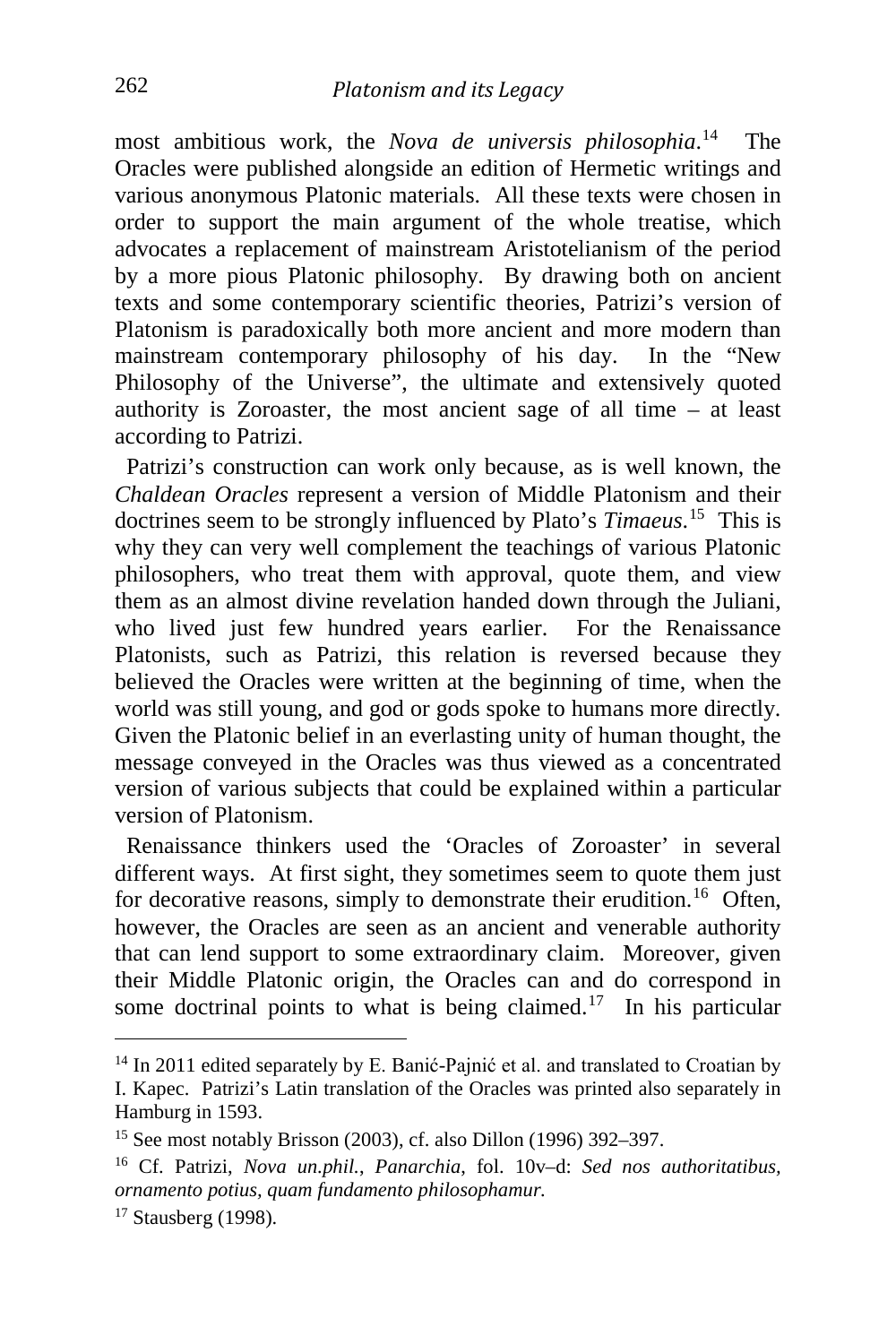version of Platonism, Plethon probably worked with a reconstruction of the Oracles' doctrine that is closer to Plato's thoughts than to the theories of later Neoplatonists. Even the very sequence of the Oracles in his edition outlines a coherent and systematic picture of reality, which he further develops in his other works.<sup>18</sup> Patrizi, too, orders the Oracles in a systematic manner, starting with the highest metaphysical principles and moving downwards to cosmology and anthropology, thus following the hierarchical structure of the Chaldean world.<sup>19</sup> He does not, however, produce any separate commentary on the Oracles. Instead, allusions to and quotes from them appear time and again in his *Nova de universis philosophia* and their various aspects are commented on throughout the whole treatise.

 The overall structure of Patrizi's ambitious treatise follows roughly the same structure as his edition of the Chaldean verses. The first, introductory part, *Panaugia* (All-Splendor) is a kind of prelude dedicated to a treatment of light, which is presented as the means to ascending to the first beginning of all, the Father of Lights. From that point, Patrizi proceeds in a good Platonic manner, following an order similar to that he applied to his edition of the Oracles. He starts by dealing with the highest metaphysical principles in *Panarchia* (All-Principles), then turns his attention to the question of soul in *Pampsychia* (All-Soul), and finally addresses the issue of the universe in *Pancosmia* (All-Cosmos). With respect to quotations from the *Chaldean Oracles* in the *Nova de universis philosophia*, there are some slight variations between the Greek text and Patrizi's Latin translation on the one hand and his separate edition of the Oracles on the other hand, which do not, however, seem to be of major significance.<sup>[20](#page-5-2)</sup>

 At the moment, we cannot determine exactly how many references or allusions to the *Chaldaean Oracles* are incorporated in the *Nova de* 

<span id="page-5-0"></span><sup>18</sup> Hladký (2014a) 36–37, 179–184.

<span id="page-5-1"></span><sup>&</sup>lt;sup>19</sup> The headings of the sections of Patrizi's edition of the Oracles run as follows: (1) *Monas, dyas, trias*, (2) *Pater, et mens*, (3) *Mens, intelligibilia, et mentalia*, (4) *Iynges, ideae, principia*, (5) *Hecate, synoches, et teletarche*, (5) *Anima, natura*, (6) *Mundus*, (7) *Coelum*, (8) *Tempus*, (9) *Anima, corpus, homo*, (10) *Daemones, sacrificia.* This order seems to be preserved also in the modern editions of the *Chaldean Oracles*, cf. Saffrey's French translation of Kroll (1894), viii, Seng (2016) 34.

<span id="page-5-2"></span><sup>20</sup> According to Stausberg (1998) 346, Patrizi quotes in his *opus magnum* around one hundred out of 320 verses, and more than half of these are quoted several times.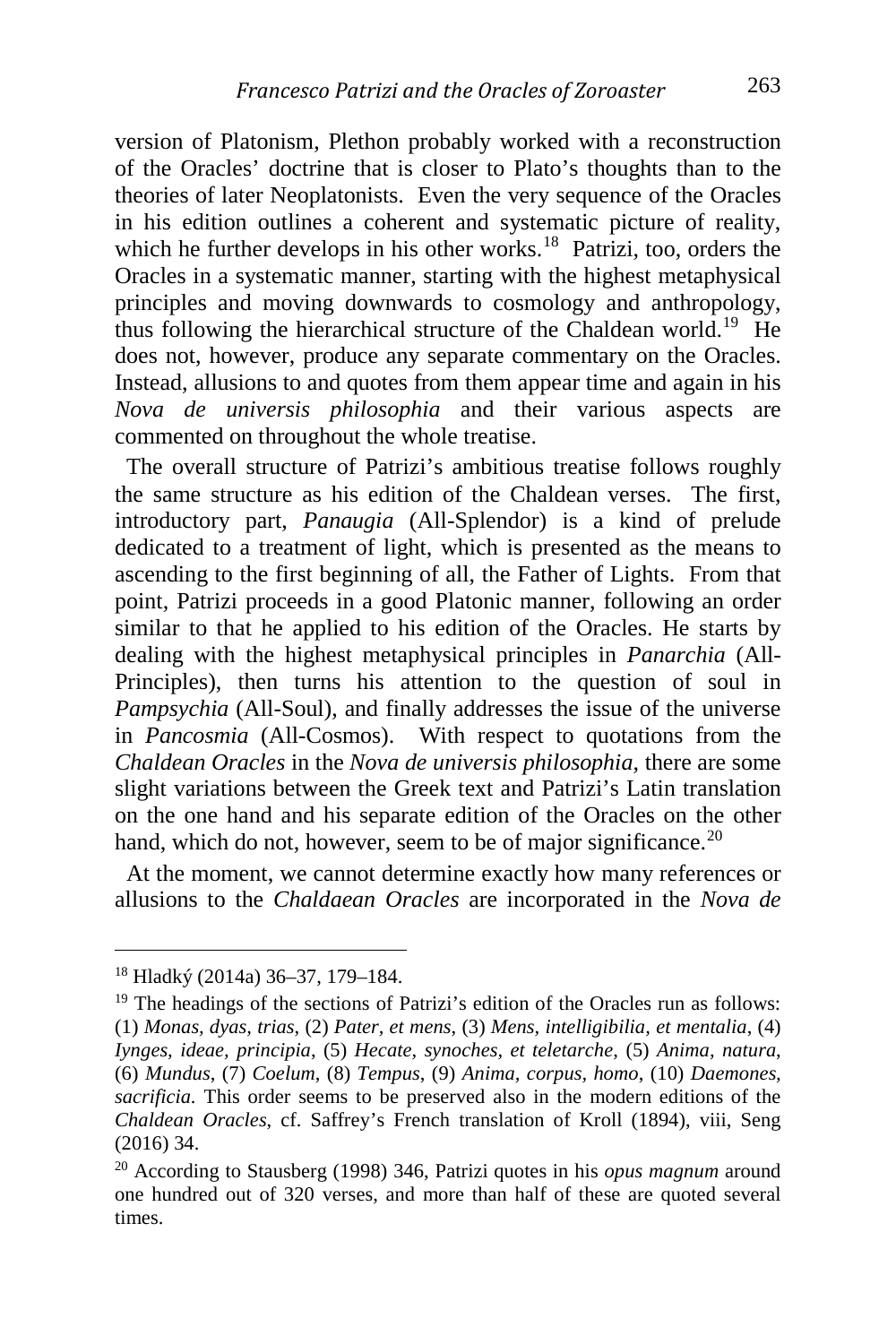*universis philosophia* (which is one of the reasons why the treatise would deserve a critical edition). Even a quick glance, however, shows that the presence and influence of the Oracles is quite pervasive, more pronounced even than the numerous quotations from Hermetic writings, or, rather paradoxically, quotations from Aristotle, Patrizi's chief intellectual opponent. On the one hand, there are long sections of the text where the Oracles do not appear at all, but on the other hand, we also find parts of the texts which feature long series of quotations concentrated in a sort of nests. Moreover, among the 320 verses collected in his edition, Patrizi clearly had his favorite Oracles, which are then quoted or hinted at time and again in support of some particular doctrine. To form a preliminary idea of the extent of Oracles' presence in the text, it is helpful to focus on quotations which, just by their graphic appearance, are readily discernible in the flow of Patrizi's argument, and then to give an overview of the particular Chaldean motifs which Patrizi finds congenial to his own philosophical thought.

#### 1. Panaugia

 As is well known, one of the most distinguishing features of Patrizi's philosophy is his concept of all-pervading light (*lux*, *lumen*), which so to say descends from the highest levels of the metaphysical skeleton of his Platonic system down to the physical and sensible world. The first part of the *Nova de universis philosophia* is thus quite properly called *Panaugia* (All-Splendor). Patrizi's account of a progressive expansion of light from one ultimate beginning and its role as the means by which one can ascend back to its source fits well within a broader tradition of Platonic *Lichtmetaphysik*. In the Renaissance, an important predecessor of Patrizi is certainly Marsilio Ficino. There are, however, some particular features of Patrizi's metaphysics of light which indicate a certain shift of interest and which were obviously a reaction to Copernicus' heliocentric astronomy with its new emphasis of the central role of the Sun. So whereas according to Ficino, the Sun and light have a largely symbolic role as the ultimate source of being of everything (and one could speak here of a 'heliocentrism of significance'), in Copernicus' approach, the role of the Sun becomes, so to say, physicalized: this shift then results in his famous Suncentered cosmology. And although Patrizi is in the end not in favor of heliocentrism, his approach to light seems to share some features with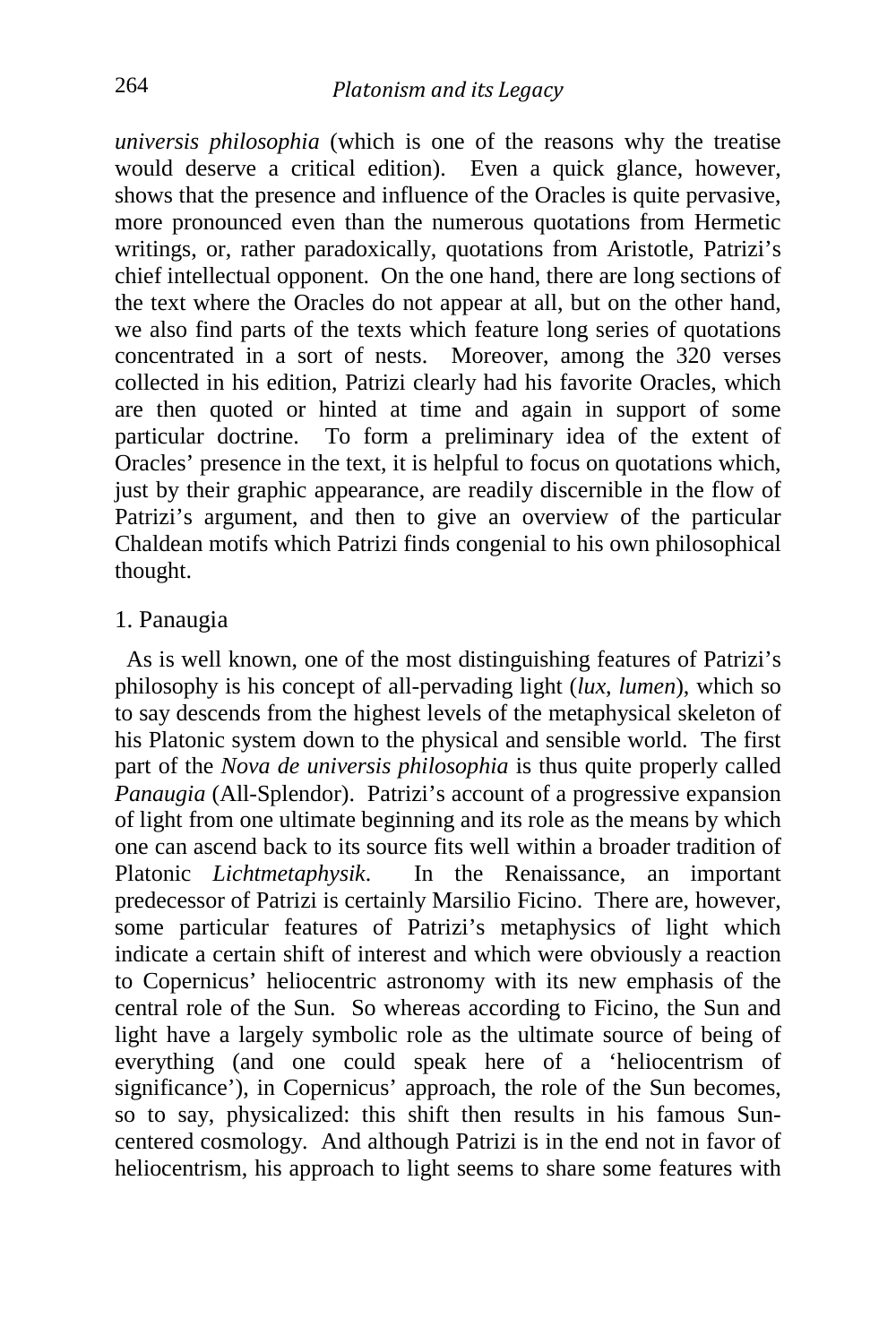this development.<sup>[21](#page-7-0)</sup> He thus even employs some results of contemporary science, including optics, to describe the general characteristics of light. Among other ancient sources, he quotes in this context some twenty *Chaldean Oracles*. They extensively use the image of fire that can be followed from the fiery sky, where the heavenly bodies are located, through the empyreum, i.e. the region that is above our world and filled with light, all the way to the incorporeal light emanating from highest creator of all (l. VII–X, fol. 16v, 19r–  $22v$ ).<sup>22</sup>

 It is thus perhaps not a great exaggeration to say that light, fire, and their transformations form the backbone of Patrizi's Platonism. One should also note that the word 'empyreum' was coined by the authors of the *Chaldean Oracles* and then used by various Platonic thinkers, including Patrizi, thus becoming part of the general intellectual culture in the Middle Ages and the Renaissance.<sup>23</sup> Patrizi in this context refers to Parmenides<sup>[24](#page-7-3)</sup> but in the end, he identifies the originator of this idea with Zoroaster and quotes some Oracles to support this claim (19r/v, cf. 21v). Moreover, the original Oracles describe soul's journey

<span id="page-7-1"></span><sup>22</sup> Fol. 16v–c: *Zor.* 190–191 (189–190) = Procl. *in Tim.* III,124.34–35; *Zor.* 193– 194 (192–193) = *Orac.Chald.* fr. 200 des Places; *Zor.* 204 (203) = fr. 60; fol. 19r– b: *Zor.* 174 (173) = fr. 65.2; *Zor.* 164–165 (163–164) = fr. 68.1–2; *Zor.* 176 (175) = Procl. *in Tim.* III,43.17–18; fol. 19v–c: *Zor.* 153 (152) = fr. 51.3, adduced also in a quotation from Simp. *in Ph.* 612.29–35, 613.1–5 (Procl.), cf. Hoffmann (2014) 125–126; Simp. *in Ph.* 614.1–7 (Procl.), containing Chaldean material, cf. Hoffmann (2014) 133–135; fol. 19v–d: Simp. *in Ph.* 616.25–29 (Procl.), containing Chaldean material, cf. Hoffmann (2014) 146; Simp. *in Ph.* 616.33–35, 29–31 (Procl.) with *Zor.* 181 (180) = fr. 57, cf. Hoffmann (2014) 147; fol. 20r–b: *Zor.* (153) 152 = fr. 51.3; fol. 20v–c: Simp. *in Ph.* 614.5–7 (Procl.), containing Chaldean material, cf. Hoffmann (2014) 135; *Zor.* 126 (125) = fr. 32.1; *Zor.* 144 (143) = fr. 96.1; *Zor.* 148 (147) = fr. 66.1; fol. 20v–d: *Zor.* 27–28 (25–26) = fr. 7; fol. 22v–c: Procl. *in Tim.* II,50.20–21, I,408.12–13, III, 124.22-25, III,111.19–21, with *Zor.* 198–199 (197-198) = fr. 61c; Procl. *in Tim.* II,57.9–13, III,83.11–16, with fr. 59; fol. 22v–d: *Zor.* 25 (23) = fr. 3.2; fr. 10 = Psell., p. 182, 1145a.4 des Places = 142.20 O'Meara; *Zor.* 214 (213) = fr. 115.1; *Zor.* 154–155 (153–154) = Procl. *in Tim.* I,348.22–23 = fr. 39.4 (paraphrase); *Zor.* 41–42 (40–41) = fr. 5.1– 3; *Zor.* 27–28 (25–26) = fr. 7.

<span id="page-7-0"></span><sup>21</sup> A new edition of Ficino's *De Sole* and *De lumine* with commentaries was published by M. Žemla, J. Hlaváček and J. Slezáková in 2017 (Prague, Oikoymenh). For the role of Platonism, i.e. Ficino and Patrizi, in Renaissance discussions of Copernican cosmology, see Horský (1966) and (1967).

<span id="page-7-2"></span><sup>23</sup> Cf. Lewy (2011) 430–431.

<span id="page-7-3"></span><sup>24</sup> Fol. 19r–b: Ps.-Gal. *Phil.Hist.* 50.3–5; cf. DK 28 B 8.56.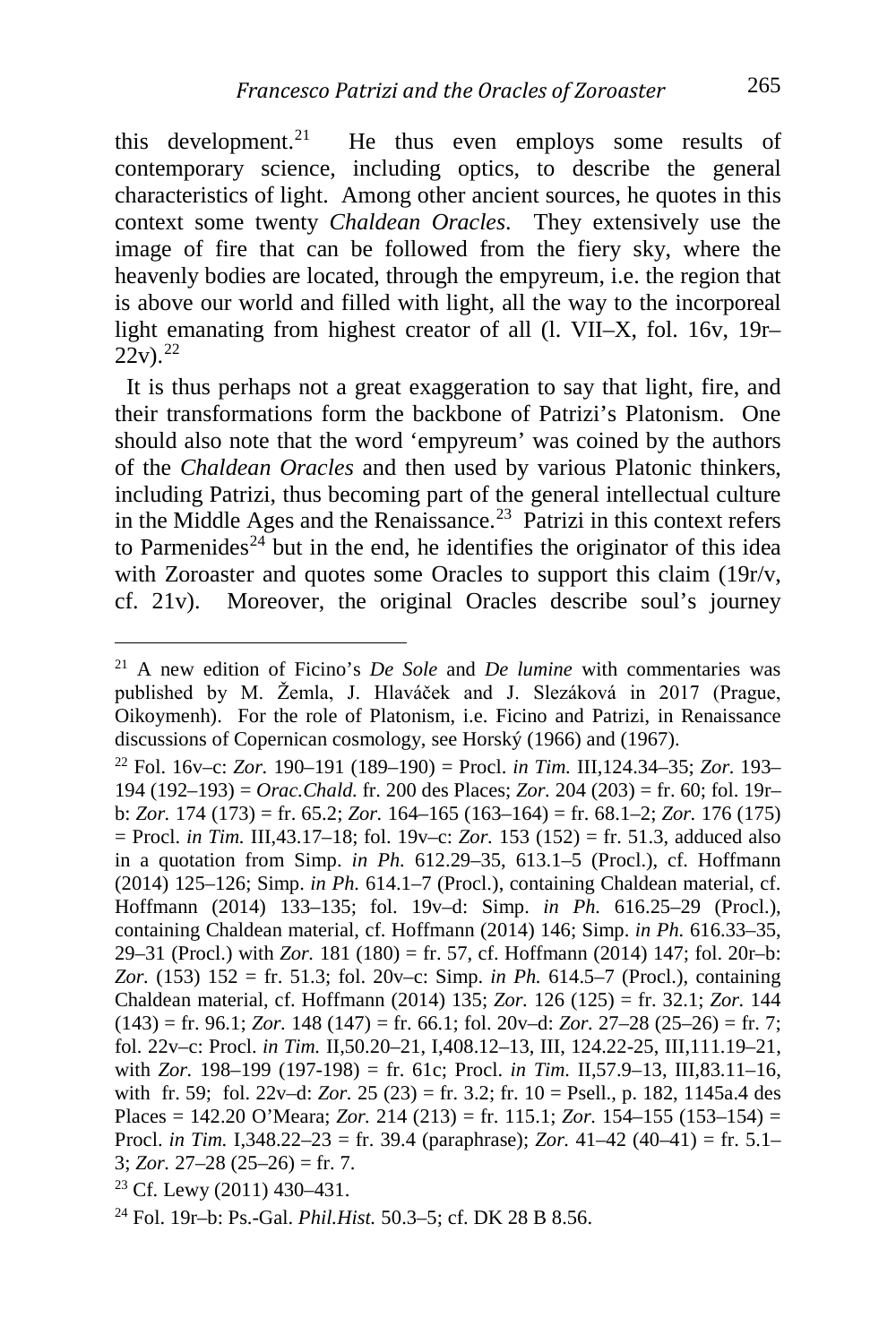through the different layers of the cosmos and towards the divine, which is represented by the image of fire (cf. Plethon, *Decl.brev.* 21.4).[25](#page-8-0) Similarly, light, whose role Patrizi analysed extensively in his *Panaugia*, would also lead us to its ultimate source. He claims that this idea is present already in the works of some of the most ancient philosophers (l. I, fol. 1r/v). In Patrizi's philosophy, just like in the writings of Ficino and other Renaissance thinkers, light thus acquires not only physical and metaphysical, but also symbolic and spiritual dimensions, and pervades all levels of the universe as he envisioned it. This is true also of the *Chaldean Oracles*, which in connection with this subject obviously were an important source of inspiration to him. He drew on the Oracles to such a large extent because he viewed them as the most ancient text where this motif appears, and thereby as the ultimate source of the long tradition of the metaphysics of light.<sup>[26](#page-8-1)</sup>

#### 2. Panarchia

 The second part of the *Nova de universis philosophia*, called *Panarchia* (All-Principles), develops the main metaphysical doctrines of Patrizi's philosophy. Within this part of the treatise, the *Chaldean Oracles* feature most prominently in book IX, entitled *De uno trino principio* (On the one triple principle), where no less than sixteen Oracles are quoted in quick succession within just two columns of the text  $(18r-v)$ .<sup>[27](#page-8-2)</sup> Patrizi's main aim here is to show the antiquity of the Christian doctrine of Trinity, traces of which he identifies already in the Oracles of Zoroaster and in Hermetic writings which, too, are extensively quoted in this book. In the original *Chaldean Oracles*, one can actually discern a kind of Trinitarian relationship between the three highest metaphysical principles. Although they do not correspond to

<span id="page-8-0"></span><sup>25</sup> Cf. Kroll (1894) 55–63, Lewy (2011), 201–204, 241–245, Majercik (1989) 21– 25, 30–46, Seng (2016) 41, 43–46, 53, 72, 95–129.

<span id="page-8-1"></span><sup>26</sup> See the beginning of the *Panaugia* (fol. 2r–b): *Atque hinc est, ut veterum nonnulli dixerint lucem primam esse formam aetheris totius ac coeli*. *Quod quidem a Chaldeis venit.* Cf. also Stausberg (1998) 357, 367–368.

<span id="page-8-2"></span><sup>27</sup> Fol. 18r–b: *Zor.* 1 = *Orac.Chald.* fr. 11 des Places; *Zor.* 2 = fr. 12; *Zor.* 3 = fr. 8.1; *Zor.* 5 = fr. 27; fol. 18v–c: *Zor.* 15 = fr. 73.3; *Zor.* 24 (23) = fr. 3.1; *Zor.* 27  $(25) =$  fr. 7.1; *Zor.* 24–25  $(22–23) =$  fr. 3.2; *Zor.* 32  $(30) =$  fr. 39.1; *Zor.* 33  $(31) =$ fr. 39.2; *Zor.* 43 (42) = fr. 108.1; *Zor.* 27–28 (25–26) = fr. 7; *Zor.* 38 (37) = Procl. *in Tim.* I,312.7–8; *Zor.* 39 (38) = Procl. *in Tim.* II,92.7–8; *Zor.* 80-81 (79-80) = Procl. *in Tim.* II,50.24 = fr. 42.1, 68 (introduction); *Zor.* 54 (52) = fr. 5.3–4. Cf. also fol. 21v–c: *Zor.* 2 = fr. 12; fol. 23v–d: *Zor.* 27–28 (25–26) = fr. 7.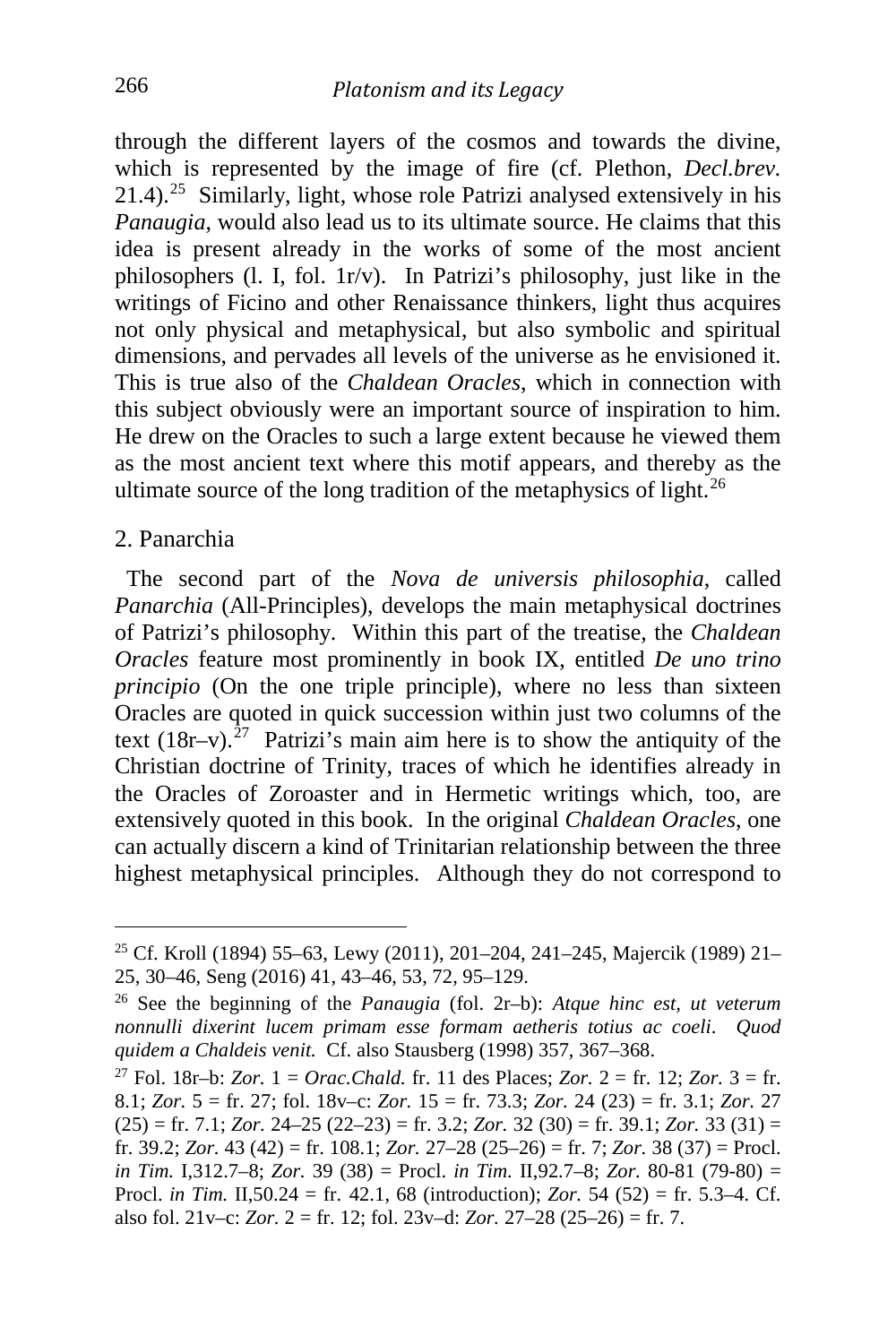Christian Trinitarian theology, they were sometimes interpreted in this manner through the prism of this teaching by some – not entirely orthodox – Christian thinkers.<sup>[28](#page-9-0)</sup> Psellos was one of them and his commentaries, which advocated a Trinitarian interpretation of the *Chaldean Oracles*, were edited and translated into Latin by Patrizi as an introduction to his edition of the Oracles  $(Zor, p. 124, 120).^{29}$  $(Zor, p. 124, 120).^{29}$  $(Zor, p. 124, 120).^{29}$ Plethon, on the other hand, unequivocally rejected such an interpretation and his account of the Chaldean principles is strictly hierarchical.<sup>30</sup> Patrizi, in turn, follows Psellos in his reconstruction of the supreme Trinity of the highest principles. He identifies the Father (*Pater*) of the Oracles with the Father of the Christian Trinity, the Power of the Father (*Potentia Patris*) with the Son, and the so-called Second Intellect (*Mens secunda*) with the Holy Spirit. We should note, however, that in his general introduction to his version of Oracles (*Zor.*, p. 114), Patrizi claims that Zoroaster derived his teaching (*dogma*) about Trinity from Abraham. He admits that 'through natural light we are not able to arrive to the cognition of the mystery of Trinity' (*suo lumine naturali non posse nos devenire in cognitionem*[31](#page-9-3) *mysterii Trinitatis*). In Patrizi's view, the dogma of Trinity is thus specific to the Biblical tradition, which is based on revelation and it is present already in its most ancient representative.<sup>[32](#page-9-4)</sup>

 In the subsequent chapters of *Panarchia*, the Oracles of Zoroaster are quoted in support of the doctrine of the Platonic Forms and their connection to the sensible world  $(1, XII)$ .<sup>33</sup> Patrizi adopts from Plethon (*Orac.mag.* 17.15, *Decl.brev.* 21.7–9) the interpretation of Chaldean *iynges* as the Forms  $(25r)$ .<sup>34</sup> The 'Ideas' are explicitly mentioned also in one of the Chaldean fragments (*Orac.Chald.* fr. 37 des Places), which Patrizi quotes at length to support his claim regarding the

<span id="page-9-0"></span><sup>28</sup> Majercik (1989) 8, cf. also Seng (2016) 56–61.

<span id="page-9-1"></span><sup>&</sup>lt;sup>29</sup> = p. 189, 1149c.5–9 des Places = 146.12–14 O'Meara; p. 194, 122.3–7 des Places = 151.18–21 O'Meara.

<span id="page-9-2"></span><sup>30</sup> Cf. Hladký (2014a) 38, with further references.

<span id="page-9-3"></span><sup>31</sup> Patrizi's original text and the Croatian edition of *Zoroaster* (*Zor.*) read *incognitionem*.

<span id="page-9-4"></span><sup>32</sup> Cf. Stausberg (1998) 360–367.

<span id="page-9-5"></span><sup>33</sup> Fol. 25v–c: *Zor.* 98–115 (97–114) = *Orac.Chald.* fr. 37 des Places; fol. 25v–d: *Zor.* 116–117 (115–116) = fr. 77; fol. 26r–a: *Zor.* 115 = fr. 37.15–16.

<span id="page-9-6"></span><sup>34</sup> Cf. Hladký (2014a) 81–82. On the role of *iynges* in the original *Chaldean Oracles*, see Lewy (2011) 132-137, 249-252, Kroll (1894) 39–41, (2011) 132– 137, 162–164, 249–252, Majercik (1989) 9–10, cf. also Seng (2016) 67–71.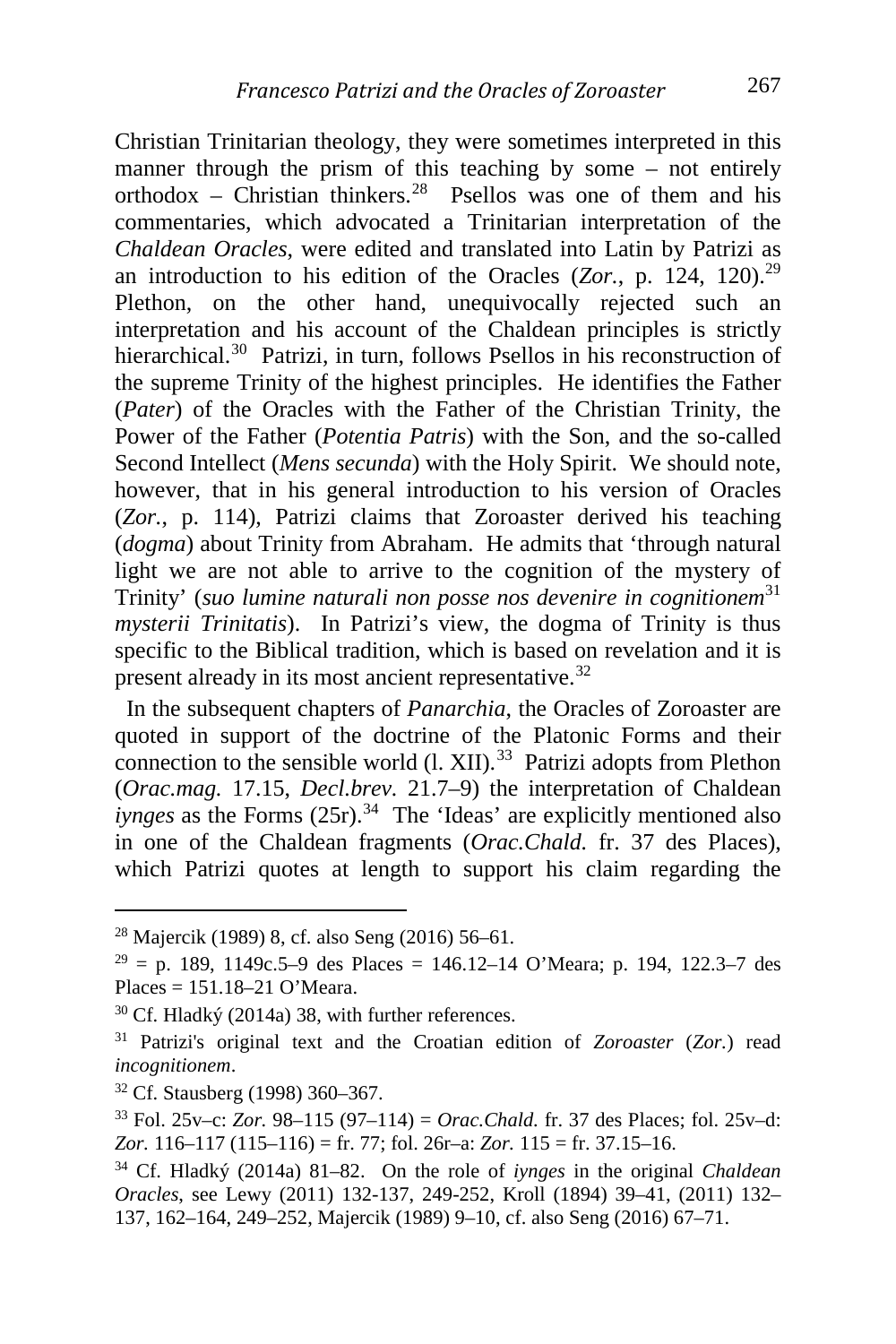antiquity of this Platonic doctrine whose origins can allegedly be traced all the way back to Zoroaster. Further on (l. XV–XVII), several *Chaldean Oracles* are quoted<sup>[35](#page-10-0)</sup> to explain the relationship between the Farther and the (First) Intellect, which Patrizi identifies with the second person of the Trinity (31v–c). Moreover, based on the authority of the Oracles, Patrizi claims that inside this Intellect there are Forms which are not only intelligibles, but on a lower level also Minds, and as such capable of active cognition  $(32v, 34, 37v-38)$ . It is interesting to note that Patrizi mentions Plethon at this point three times (38r/v), although it is in fact Psellos' commentary that is being quoted.[36](#page-10-1) Yet while Patrizi's interpretation of this subject shares some features with Plethon's treatment of Platonic Forms, where it is claimed that Forms ought to be regarded also as intellects (*Orac.mag.*  10.7–9, 17.15–18.3), the misattribution may well have resulted from a confusion in the manuscript which Patrizi owned.<sup>37</sup> Further on, Patrizi quotes a series of Oracles to describe the way intellects descend into the corporeal world through the mediation of souls and subsequently

i,

<span id="page-10-0"></span><sup>35</sup> Fol. 31v–c: *Zor.* 39 (38) = Procl. *in Tim.* II,92.7–8 = *Orac.Chald.* fr. 18 des Places (paraphrase); *Zor.* 27–28 (25–26) = fr. 7; fol. 32v–c: *Zor.* 49 (47) = fr. 20; fol. 32v–d: *Zor.* 99–100 (98–99) = fr. 37.2–3; *Zor.* 103–104 (102–103) = fr. 37.4– 5; *Zor.* 104–107 (103–106) = fr. 37.5–8; *Zor.* 107–108 (106–107) = fr. 37.8–9; fol. 33v–c: *Zor.* 7–8 = fr. 22; fol. 34r–a: *Zor.* 48 (46) = *PT* IV,52.8; *Zor.* 49 (47) = fr. 20; *Zor.* 71 (69) = fr. 19; *Zor.* 51 (49) = fr. 17; fol. 34r–b: *Zor.* 50 (48) = Procl. *PT* IV,6.10–11; *Zor.* 6 = Dam. *in Parm.* 56.29; *Zor.* 56 (54) = Dam. *in Parm.* 58.21; *Zor.* 52 (50) = fr. 1.10; *Zor.* 57 (55) = fr. 1.1; fol. 34v–c: *Zor.* 58–59  $(56–57)$  = fr. 1.2–3; *Zor.* 60–61 (58–59) = fr. 1.3–4; *Zor.* 61–63 (59–61) = fr. 1.5– 6; *Zor.* 3–4 = fr. 8.1, 1.4, 22.2; *Zor.* 63–64 (61–62) = fr. 1.6–7; *Zor.* 65–66 (63– 64) = fr. 1.7–8, 1.2; fol. 37v–d: *Zor.* 50 (48) = Procl. *PT* IV,6.10–11; fol. 38r–b *Zor.* 37 (36) = fr. 49.3; *Zor.* 75–76 (74–75) = fr. 49.3-4, Procl. *in Parm.* 1161.28– 29; *Zor.* 126–129 (125–128) = fr. 32; *Zor.* 116 (115) = fr. 77.1; *Zor.* 107 (106) = fr. 37.8.

<span id="page-10-1"></span><sup>36</sup> Fol. 37v–c: Psell., p. 194, p. 122.6–7 des Places = 151.20–21 O'Meara; fol. 37v–d: p. 194, 122.7–123.1 des Places = 151.21–23 O'Meara; p. 194, 123.1–2, p. 189, 1152a.2–3 des Places = 151.23–24, 146.17 O'Meara; p. 194, 123.4–8 des Places = 151.25–152.3 O'Meara; fol. 38r–a: p. 189, 1149c.10–1152a.7 des Places  $= 146.15 - 20$  O'Meara (as Plethon); fol. 38r–b: p. 190, 1152b.4–10 des Places  $=$ 147.8–12 O'Meara (as Plethon); fol. 38v–c: p. 190, 1152b.10–c.1 = 147.12–15 O'Meara (as Plethon).

<span id="page-10-2"></span><sup>37</sup> Cf. Hladký (2014a) 95–96.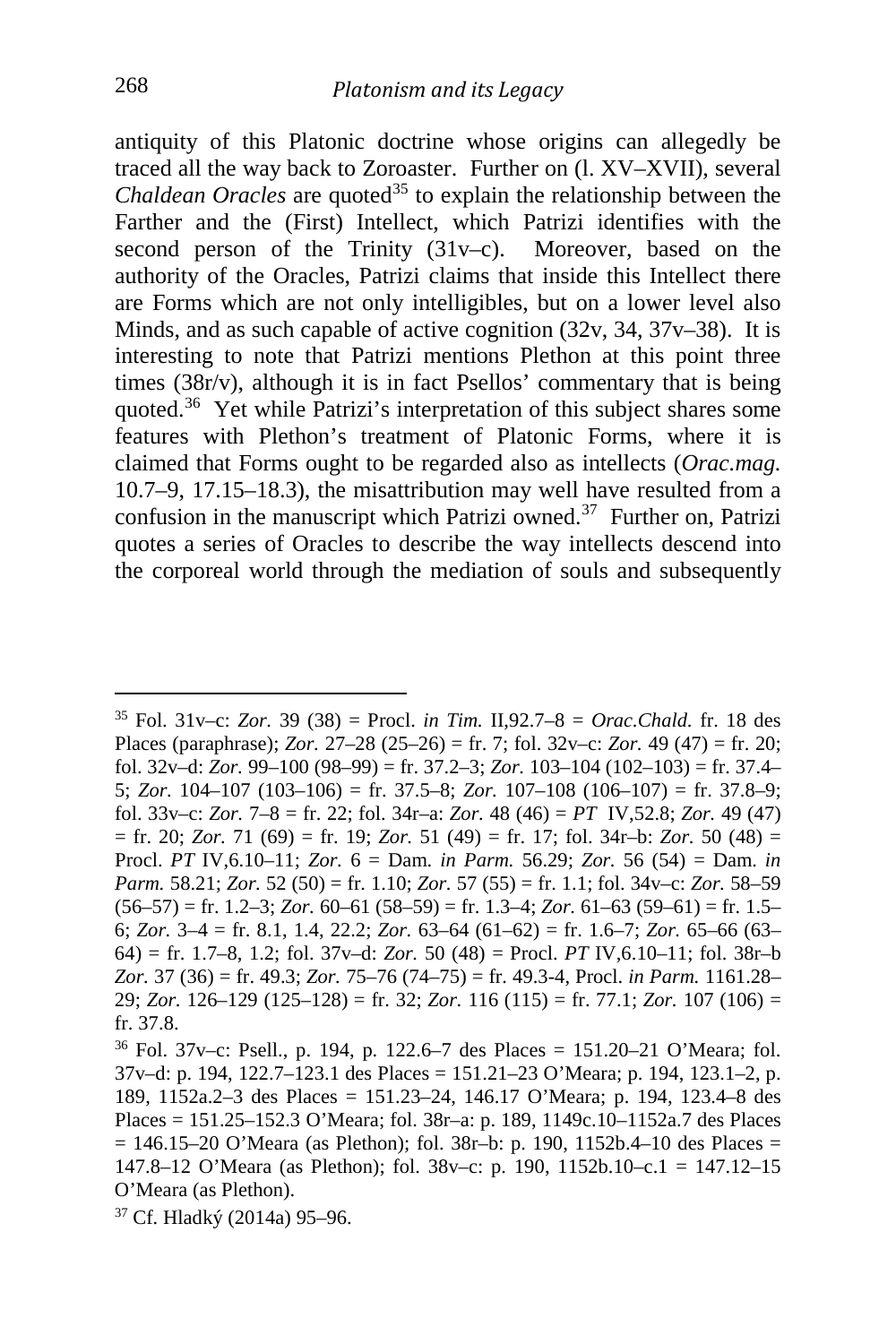take care of everything  $(39v)$ .<sup>38</sup> In this way, intelligible principles become part of the sensible cosmos.

#### 3. Pampsychia

 The third and by far the shortest section of the *Nova de universis philosophia* entitled *Pampsychia* (All-Soul), is dedicated to a discussion of the soul and its relation to the cosmos. In this section, an Oracle is first quoted to support the claim that a soul (*animus*) is an entity whose nature is intermediate between things that are corporeal and those that are incorporeal. A soul is thus something that is 'incorporeal corporeal'.[39](#page-11-1) Further on (l. IV), Patrizi turns his attention to the question whether the world has a soul. To support a line of reasoning according to which the world is animated by a soul that originates from a higher soul which serves as its metaphysical source (*fontana anima*), six *Chaldean Oracles* are alluded to or quoted here  $(55r-56v).$ <sup>40</sup> It is claimed that the doctrine of a world soul was championed by all important ancient philosophers, the sole exception being the Atomists and Epicureans. Aristotle's position is said to be somewhere in the middle, so that the Aristotelian world is in part animated and in part not. Not surprisingly, Patrizi finds this doctrine unsatisfactory. The Oracles of Zoroaster are, once again, used to support the venerable antiquity of this idea.

 Patrizi does not, however, borrow any other themes from the Oracles' teaching about the soul and its connection to the body, although in his edition of the Oracles, the section entitled *Anima, natura* (Soul, nature) contains about fifteen Chaldean verses (*Zor.* 144–162). It is very well possible he did not find these particular Chaldean doctrines entirely compatible with his own Christian Platonic conception of the soul. In fact, Patrizi in his *Pampsychia* seems to deliberately refrain from

<span id="page-11-0"></span><sup>38</sup> Fol. 39v–c: *Zor.* 158–159 (157–158) = *Orac.Chald.* fr*.* 54, 70.1 des Places; *Zor.* 153 (152) = fr. 51.3; *Zor.* 155–156 (154–155) = Procl. *in Tim.* I,349.28–29; fol. 39v–d: *Zor.* 144–146 (143–145) = fr. 96; *Zor.* 46, 147–148 (45, 146–147) = fr. 8.2-3, 69, 66; *Zor.* 54 (52) = fr. 5.3–4; *Zor.* 53 (51) =Procl. *in Tim*. III,43.17– 18; *Zor.* 125 (124) = fr. 79; *Zor.* 130 (129) = Procl. *TP* IV,52.7–8; fol. 40r–a: *Zor.*   $27-28$  (25-26) = fr. 7.

<span id="page-11-1"></span><sup>39</sup> Fol. 52r–a: *Zor.* 147 (146) = fr. 69, cf. Blum (2014) 198.

<span id="page-11-2"></span><sup>40</sup> Fol. 55r–a: *Zor.* 219 (218) = *Orac.Chald.* fr. 94 des Places; *Zor.* 149–150 (148– 149) = fr. 53; *Zor.* 144–146 (143–145) = fr. 96; fol. 56r–b: *Zor*. 144–146 (143– 145) = fr. 96; *Zor.* 149–150 (148–149) = fr. 53; fol. 56v–c: *Zor.* 153 (152) = fr. 51.3.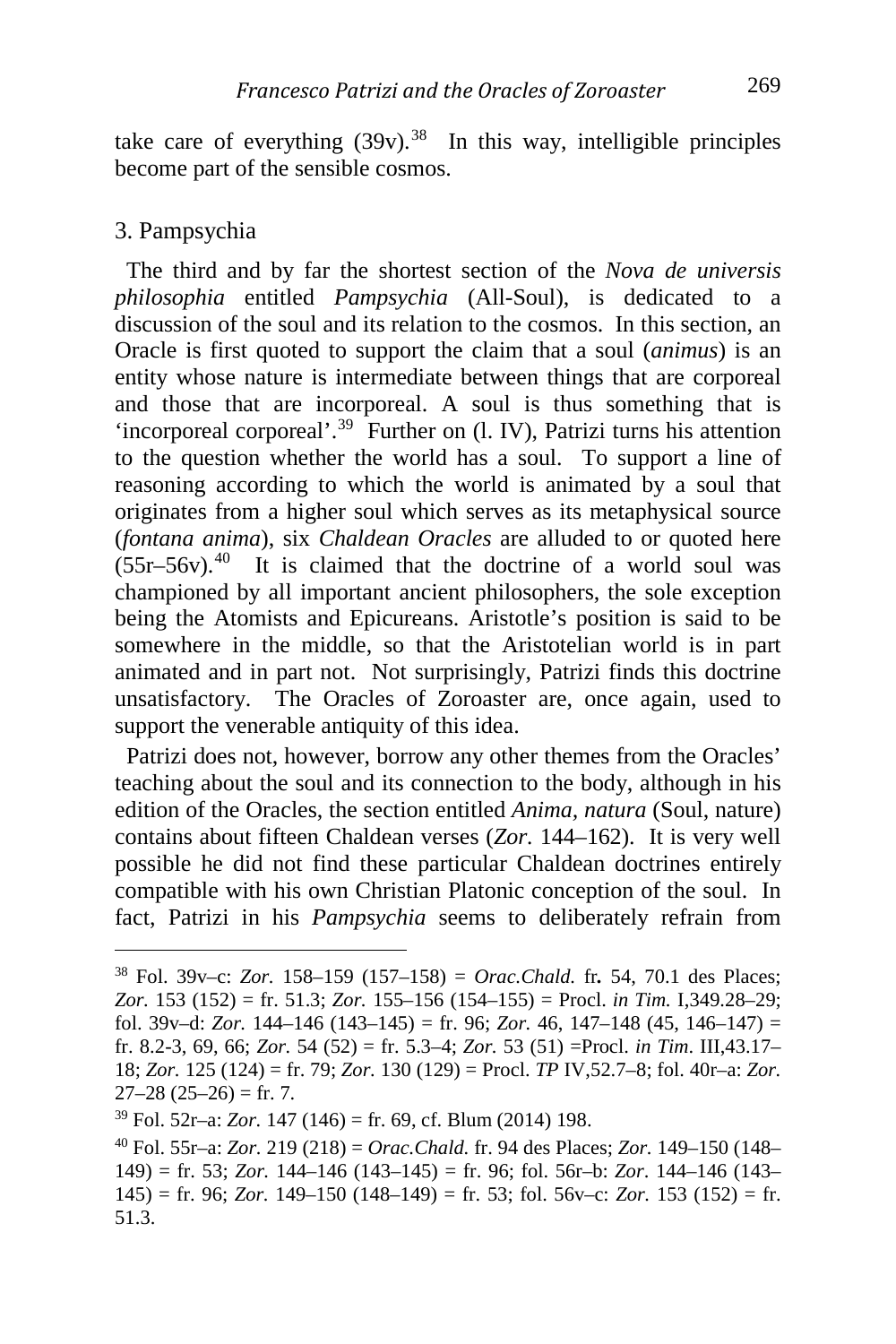developing and following all the consequences of his Platonic thoughts. This seems to be motivated by his wish to avoid a conflict with the contemporary Catholic discussion about the individual human soul. It may well be also the reason why this part of his *Nova de universis philosophia* is rather short in comparison with the other parts.<sup>[41](#page-12-0)</sup>

 Another prominent feature of the Oracles he may have found disturbing is the doctrine's Platonism-inspired dualism, which in the teaching of the Oracles goes as far as to speak of an enslavement of the soul in the matter. From there, it can be released through the rituals performed by theurgy.[42](#page-12-1) Patrizi, as Plethon before him, downplays the theurgic aspect of the Oracles. In the introduction to his edition, he feels the need to explain in what sense they should be seen as the work of the Magi, the followers of Zoroaster. He refuses to connect them with magic in the ordinary sense of the word and rejects any kind of performative magical practices. Instead, he draws on ancient authorities and claims that in the case of the Oracles, magic should be viewed as (1) a theology or knowledge and veneration of god, (2) astronomy, i.e., the study of heavens and their influence upon the earth, and (3) medicine, especially, the knowledge of the powers of nature (*Zor.*, p. 108–119).<sup>[43](#page-12-2)</sup>

#### 4. Pancosmia

 The most extensive and remarkable example of Patrizi's use of the *Chaldean Oracles* is found in the fourth and final section of the *Nova de universis philosophia* named *Pancosmia* (All-Cosmos). Patrizi presents here a long series of twenty-three Oracles which help him further develop the motif of divine fire. Oracles are used here to support the introduction of the most important element of Patrizi's cosmology, namely the heat (*calor*), which has its origin in the transformation of celestial light as it enters the material world (l. V, fol.  $75v-76r$ .<sup>44</sup> Although various other philosophical sources, and

<span id="page-12-0"></span><sup>41</sup> Cf. Blum (2014).

<span id="page-12-1"></span><sup>42</sup> Majercik (1989) 19–46, Seng (2016) 110–129.

<span id="page-12-2"></span><sup>43</sup> *... Magiam integram, non esse aliud, quam Dei venerationem: et coelorum, atque naturae virium cognitionem* (*Zor*. p.116)*.* Cf. Stausberg (1998) 358–360.

<span id="page-12-3"></span><sup>&</sup>lt;sup>44</sup> Fol. 75v–a: *Orac.Chald.* fr. 10 des Places = Psell., p. 182, 1145a.4 des Places = 142.20 O'Meara; *Zor.* 24–25 (22–23) = fr. 3; *Zor.* 41–42 (40–41) = fr. 5.1–3; fol. 75v–b: *Zor.* 81–83 (80–82) = fr. 42; fol. 76r–a: *Zor.* 103 (102) = fr. 37.4; *Zor.* 113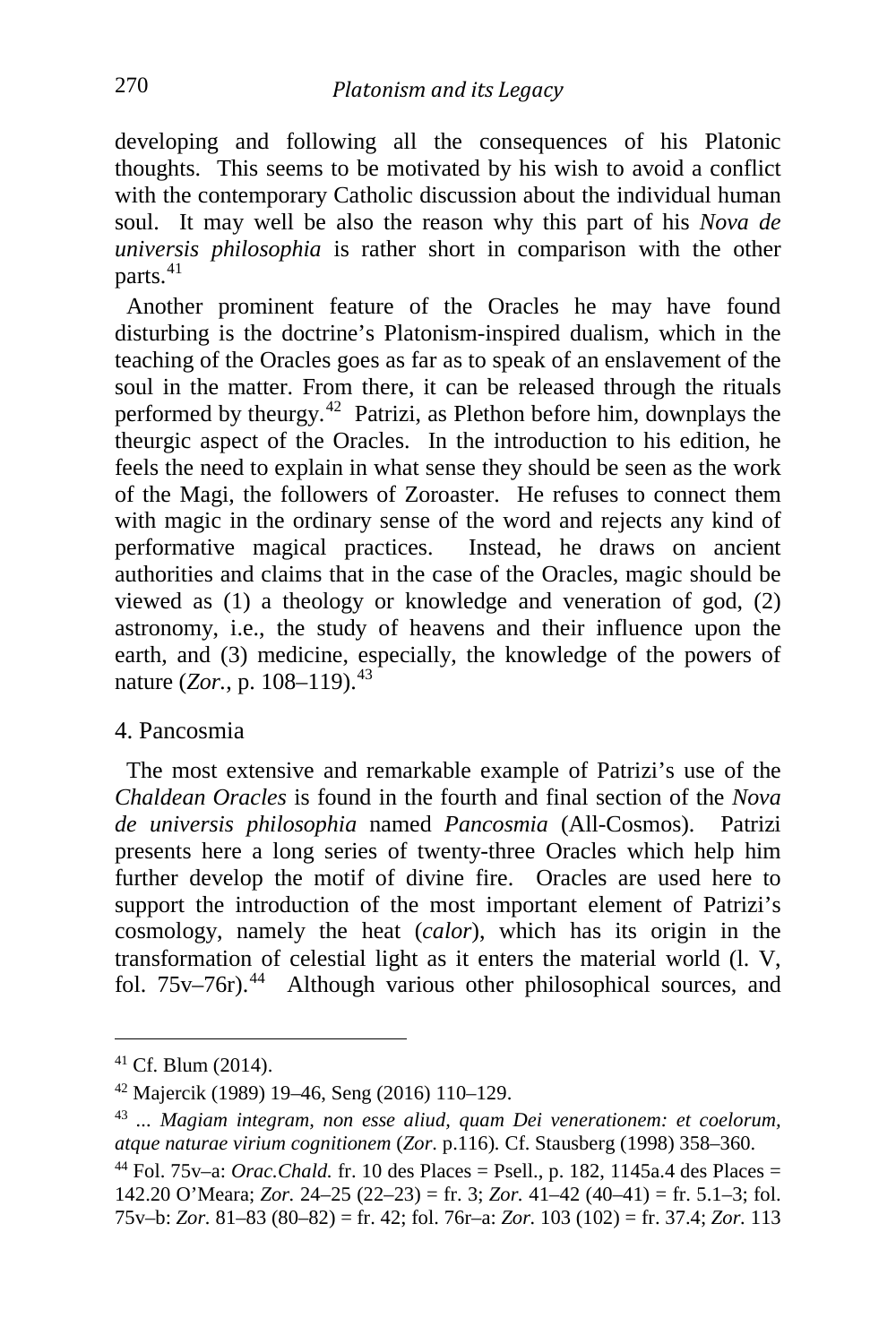especially the influence of natural philosophy of Bernardino Telesio, can be detected here,<sup>[45](#page-13-0)</sup> once again, it is Zoroaster who is treated as the primary and ultimate authority connected with this doctrine. This contrasts with another fundamental element of Patrizi's cosmology, namely humidity (*fluor*), which has no counterpart in the Oracles. The crucial role of water is therefore supported by other ancient authors, such as Homer and Orpheus, who speak of Okeanos as the first principle, but also by Hermes Trismegistos and the *Book of Genesis* (l. VI, fol.  $78r$ ).  $46$ 

 The key quotation from the *Chaldean Oracles* on which Patrizi builds his cosmology is six verses long (*Pancosmia*, l. 7: *De mundo empyreo* [On empyrean world]]), although only the first two of these verses are included in the most recent editions of the Oracles by Des Places and Majercik.<sup>[47](#page-13-2)</sup> The rest was taken by Patrizi from Proclus' commentary on Plato's *Timaeus*. [48](#page-13-3) The text undoubtedly contains some original

Ἠέρα δ' ἄνωθεν τούτων.

(112) = 37.13–14; *Zor.* 126 (125) = fr. 32.1; *Zor.* 128 (127) = fr. 32.3–4; *Zor.* <sup>121</sup>  $(120)$  = fr. 35.3; *Zor.* 134–135 (133–134) = fr. 81.1; *Zor.* 63 (61) = fr. 1.6; *Zor.* 144 (143) = fr. 96.1; *Zor.* 148 (147) = fr. 66; *Zor.* 150 (149) = fr. 53.2; *Zor.* 54  $(52) =$  fr. 5.3–4; *Zor.* 140 (139) = fr. 2.3–4; *Zor.* 164–165 (163–164) = fr. 68.1–2; fol. 76r–b: *Zor.* 20–22 (18–20) = fr. 34.1–3; *Zor.* 171–174 (170–173) = fr. 65 (with introduction); *Zor.* 190–191 (189–190) = Procl. *in Tim.* III,124.34–35; *Zor.*  193–194 (192–193) = fr. 200; *Zor.* 204 (203) = fr. 60; *Zor.* 260 (259) = fr. 127.

<span id="page-13-0"></span><sup>45</sup> On the philosophy of Telesio, see Bondì (1997) and De Franco (1997).

<span id="page-13-1"></span><sup>46</sup> Fol. 78r–a: Hom. *Il.* XIV.201; fol. 78r–b: Hom. *Il*. XIV.246, Orph. fr. 15 Kern = *OF* 22 Bernabé; fr. 226 Kern = *OF* 437 F Bernabé = Clem.Al. *Strom.*  VI,2,17,1.2–4; *Corp.Herm.* I,4.5-7; *Ge.* 1,2; 1,6.

<span id="page-13-2"></span><sup>47</sup> Regarding the need of a new edition of the *Chaldean Oracles*, see Lecerf, Sudelli and Seng (2014) 13–14, Seng (2016) 39–40.

<span id="page-13-3"></span><sup>48</sup> *Zor.* 181–186 (180–185) = Procl. *in Tim.* I,317.22–28 = *Orac.Chald.* 57 des Places, Patrizi's edition and his Latin translation:

<sup>῾</sup>Επτὰ γὰρ ἐξώγκωσε πατὴρ στερεώματα κόσμων.

Τὸν οὐρανὸν κυρτῷ σχήματι ἐπικλείσας.

Πῆξε δὲ πολὺν ὅμιλον ἀστέρων ἀπλανῶν.

Ζώων δὲ πλανωμένων ὑφέστηκεν ἑπτάδα.

Γῆν δ' ἐν μέσῳ τιθείς, ὕδωρ δ' ἐν γαίας κόλποις,

*Septem enim in moles formavit pater firmamenta mundorum.*

*Coelum, rotunda figura circumcludens.*

*Fixitque multum coetum astrorum inerrantium.*

*Animaliumque errantium, constituit septenarium.*

*Terram in medio posuit, aquamque in terrae sinibus.*

*Aeremque supra haec*.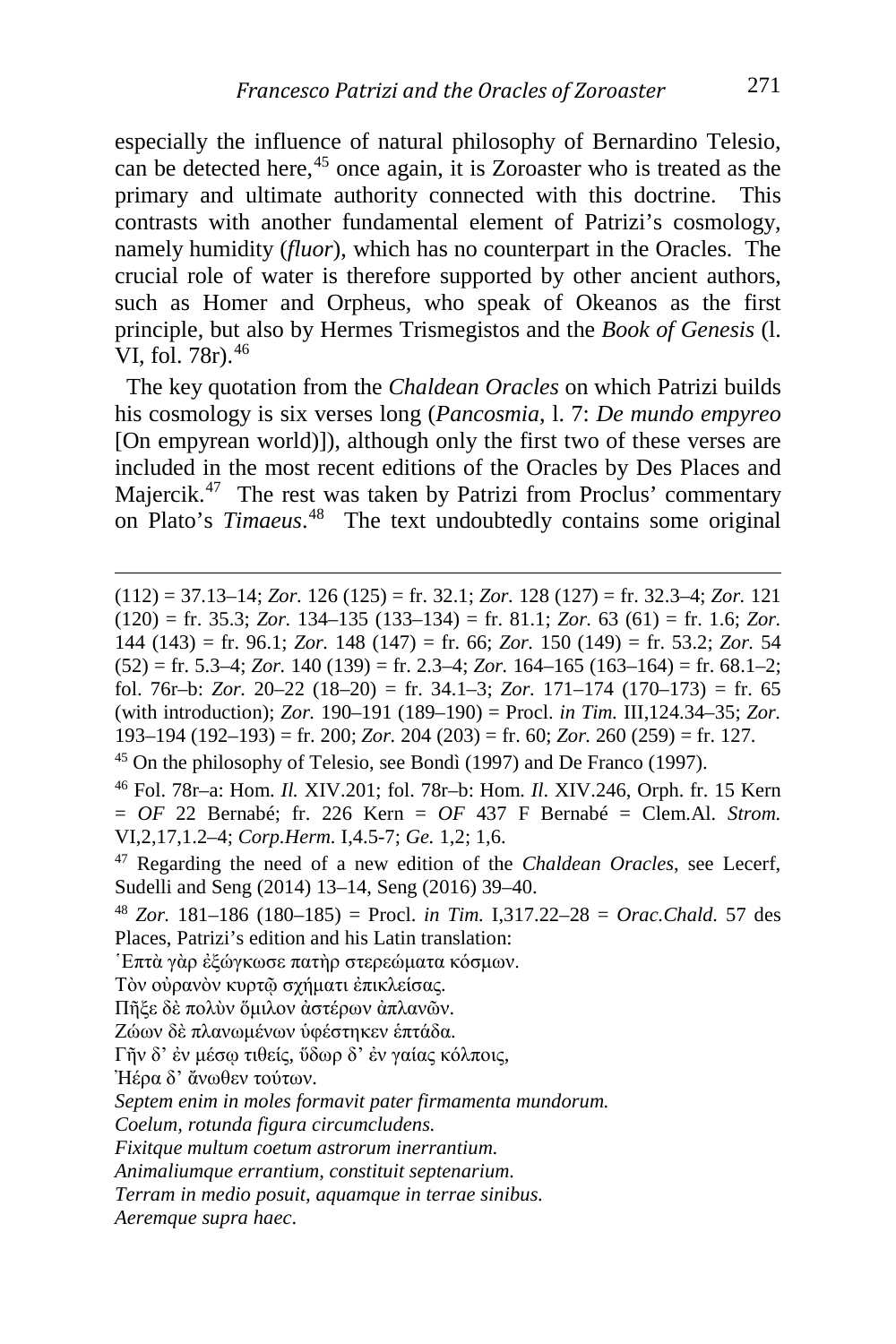Chaldean material, as demonstrated already by Hans Lewy, arguably the greatest expert in the field, who claims that this is one of the six versions of a particular cosmological fragment 'which complement each other'.<sup>[49](#page-14-0)</sup> Patrizi was clearly even more optimistic about the extent of quotations from the Oracles in this passage by Proclus and modified the text to get more regular verses. He adopted some readings of the manuscripts (περικλείσας, ἑπτάδα) which were later rejected by Proclus' editor Ernst Diehl but embraced by the first modern editor of the *Chaldean Oracles*, Wilhelm Kroll.<sup>50</sup> We will have a closer look at an important textual variant a little later.

 For Patrizi, correct understanding of these Chaldean verses is of key importance and in the following chapters he quotes them repeatedly to support his innovatory cosmological claims. For instance, he corrects the interpretation proposed by Psellos in favor of Proclus' suggestion as preserved by Simplicius) (80r–v).[51](#page-14-2) According to Patrizi, the *heptad* which appears in one of the Oracles denotes the seven corporeal worlds, divided into an empyreum, and the ethereal and elementary world. Empyreum is filled with light; three ethereal worlds are composed of 'non-wandering' stars (*aplanes*), of planets, and the sphere (*orbis*) of the Moon; and finally, the three elementary worlds consist of air, water, and earth. The first world is assigned to the Intellect (*Mens*), the other three ethereal worlds are controlled by the soul (*Anima*), while the last three, elementary worlds are under the

ἀρχικῶν ὁ θεουργὸς ἀνατίθησι, ταῦτα καὶ οὗτος τῷ κόσμῳ διδόναι καὶ δημιουργεῖν μὲν τὸν οὐρανόν, κυρτῷ σχήματι περικλάσας, πηγνύναι δὲ πολὺν ὅμιλον ἀστέρων ἀπλανῶν, (25) ζώνας δὲ πλανωμένων ὑφιστάνειν ἑπτά, καὶ γῆν ἐν μέσῳ τιθέναι καὶ ὕδωρ ἐν τοῖς κόλποις τῆς γῆς καὶ ἀέρα ἄνωθεν

τούτων.

25 περικλάσας CN Diehl : περικαλέσας P : περικελείσας Kroll

26 ζώνας Diehl : ζωνῶν NP :: ἑπτά Diehl : ἑπτάδα NP Kroll

<span id="page-14-0"></span><sup>49</sup> Lewy (2011) 123–124, with n. 221, cf. Stausberg (1998) 351, n. 350.

<span id="page-14-1"></span><sup>50</sup> Kroll (1894) 38–39. Procl. *in Tim.* I,317.22–28, ed. E. Diehl:

δοκεῖ μὲν οὖν ὅσα τῷ τρίτῳ τῶν

<span id="page-14-2"></span><sup>51</sup> Fol. 80r–a: *Zor.* 181–186 (180–185) = *Orac.Chald.* fr. 57, 63 des Places = Procl. *in Tim.* I,317.22–28; fol. 80r–b: Psell., p. 194, 123.8–13 des Places = 152.4–7 O'Meara; *Zor.* 153 (152) = fr. 51.3, quoted with context: Simp. *in Ph.*  613.3–5 (Procl.), cf. Hoffmann (2014) 128; fol. 80v–c: Procl. *in Tim.* III,83.12– 16; fol. 80v–d: Simp. *in Ph.* 614.1–7, 616.25–29, 612.29–35 (Procl.), cf. Hoffmann (2014) 133–135, 146, 125–126.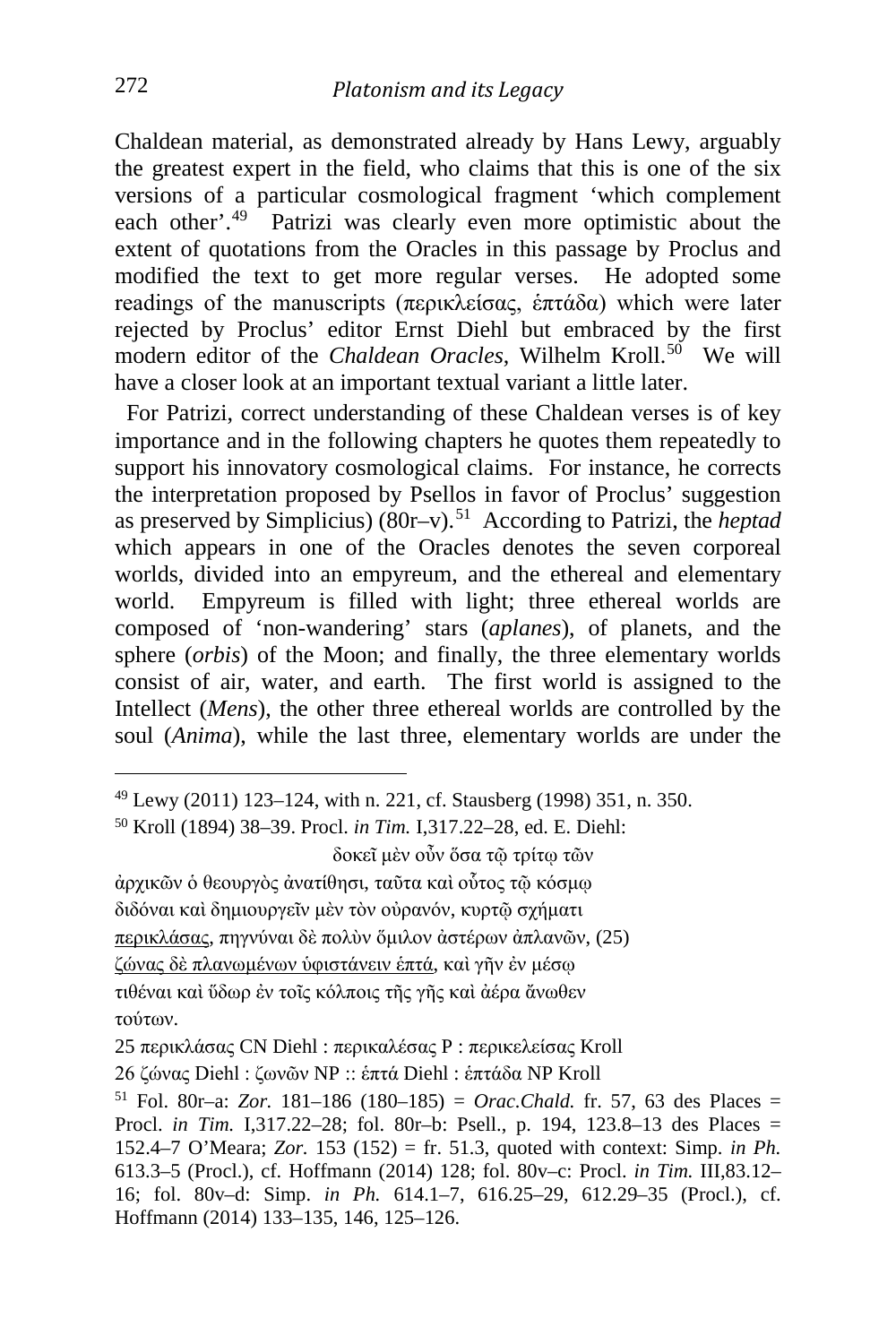influence of nature (*Natura*). Above the seven corporeal worlds, there is light (*lumen*), said to be 'an image of Paternal abyss' (*Paterni profundi imago*). The light fills space that is an immediate image of the infinite Paternal abyss, and as such necessarily also infinite. From this light, all stars derive their own particular light. Further on, Patrizi uses another passage from Proclus (preserved by Simplicius), where a variant of a long cosmological Oracle is quoted in order to argue that the 'seven worlds' cannot be interpreted as seven solid spheres. The light emanating from the first principle thus passes continuously through all parts of the world. It is transformed into heat and fire and contains within itself 'the seeds of things' (*seminibus rerum omnium pregnans*) which are carried down to the primordial humidity (*fluor*), another basic element of Patrizi's cosmology. At the same time, the world soul animates not only the light but also the corporeal worlds (81r–82r).[52](#page-15-0) A close correspondence between the *Chaldean Oracles* and Patrizi's own cosmological system is quite evident. In fact, in this particular book of *Pancosmia*, it is difficult to distinguish clearly what is Patrizi's reception of the Chaldean system and what is his own philosophical interpretation of the Oracles he quotes because one supplements the other. $53$ 

 There are some more particular points related to Patrizi's use of the Oracles within the discussion of his cosmology. For instance, in his long cosmological argument, he rejects the notion that the 'curved shape' (κυρτῷ σχήματι, fr. 63 des Places) into which heaven was enclosed by its creator should be interpreted as a sphere in the traditional sense  $(86v)$ .<sup>54</sup> Based on the interpretation of another two fragments, again adopted from Proclus, Patrizi claims that heavenly bodies are made of fire that was compacted by their creator. It is thus wrong to think of them as being 'a knot in a table' (*nodus in tabula*),

<span id="page-15-0"></span><sup>52</sup> Fol. 81r–a: Simp. *in Ph.* 616.33–35, 29–31 (Procl.), with *Zor.* 181 (180) = *Orac.Chald.* fr. 57 des Places, cf. Hoffmann (2014) 147; Simp. *in Ph.* 612.30–31 (Procl.), cf. Hoffmann (2014) 125–126; fol. 81r–b: *Zor.* 175 (174) = fr. 111; *Zor.*  171–174 (170–173) = fr. 65 (with Proclus' introduction) = Procl. *in Tim.*  II,107.8–11; fol. 81v–c: *Zor.* 153 (152) = fr. 51.3; *Zor.* 144–146 (143–145) = fr. 96; fol. 81v–d: *Zor.* 54 (52) = fr. 5.3–4; *Zor.* 213 (212) = Procl. *in Tim.* III,43.17– 18; Simp. *in Ph.* 612.31–35 (Procl.), cf. Hoffmann (2014) 125–126; fol. 82r–a: *Zor.* 163–166 (162–165) = fr. 68 (with Proclus' introduction) = Procl. *in Tim.*  II,50.24–27.

<span id="page-15-1"></span><sup>53</sup> Cf. also Stausberg (1998) 352–357.

<span id="page-15-2"></span><sup>54</sup> Fol. 86v–c/d: *Zor.* 182 (181) = *Orac.Chald.* fr. 63 des Places.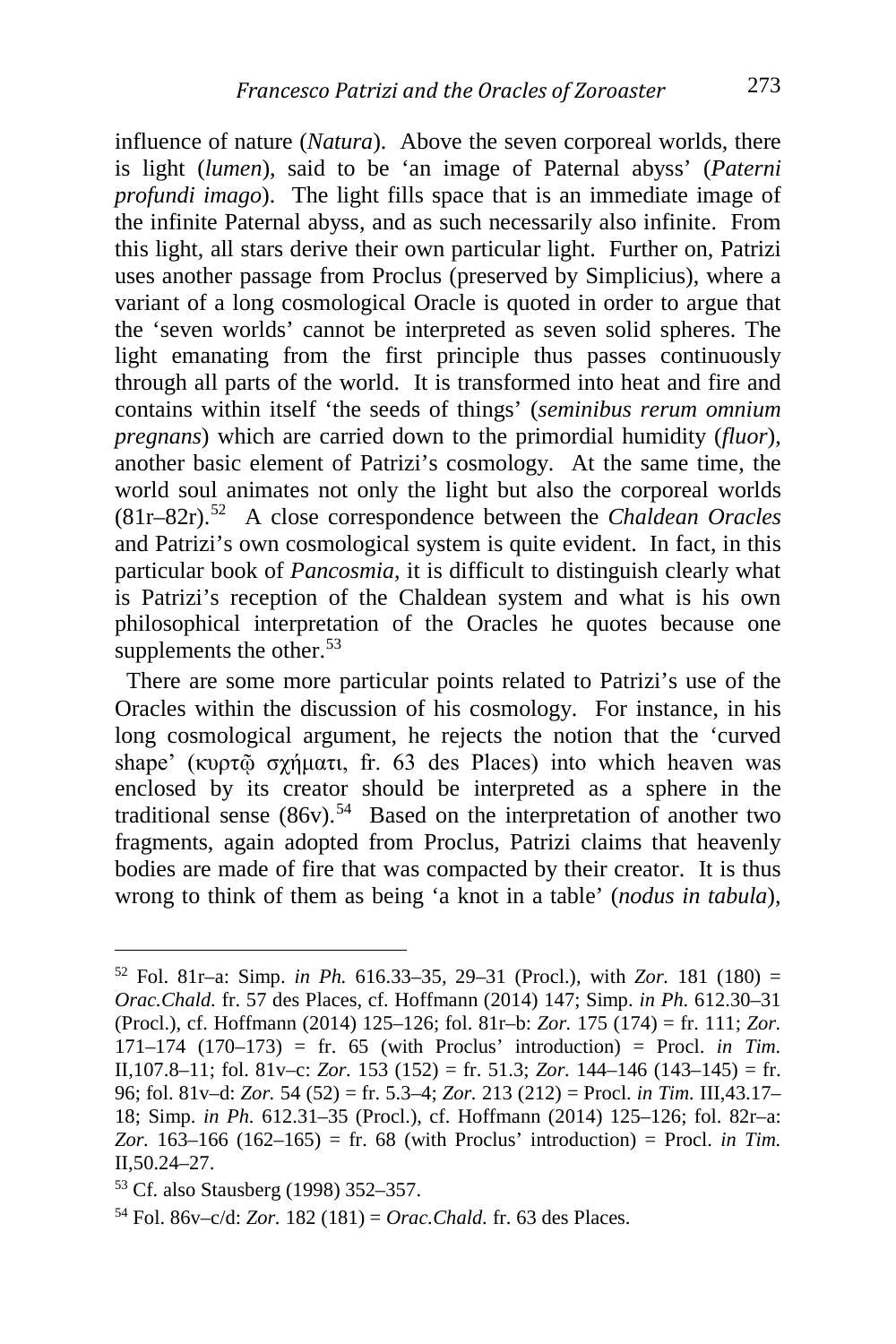that is, a firm body carried around by a sphere, because that cannot be true of the fire  $(88v-c, cf. 91[bis]v-c)<sup>55</sup>$  Of the various ancient philosophers, Zoroaster is again claimed – based on the Oracles quoted – to be the first to have held such a view (97r).<sup>56</sup> According to Patrizi, Zoroaster maintained that planets should be thought of as 'living beings' (ζῶα, *animalia*), not as inanimate bodies (105v).<sup>[57](#page-16-2)</sup> There is an interesting textual point. In the long cosmological fragment adduced above, Patrizi does not read 'bands' but 'living beings'. The tiny 'nu' which distinguishes between the *zōNōn* and the *zōōn* is highly significant here, because it marks Patrizi's departure from a longestablished ancient tradition of heavenly spheres that was questioned at his time.<sup>[58](#page-16-3)</sup> It would be interesting to know what Patrizi actually read in his manuscript of Proclus. It is clear, however, that he opted for this textual variant because of certain broader considerations in which his reconstruction of the Chaldean cosmology played a key role, while his source, Proclus, who was himself critical of Ptolemaic astronomy, also played an important part.[59](#page-16-4)

 As for the Sun, it is said, again in an agreement with the *Chaldean Oracles*, to be composed, like other planets, of fire and like them it moves in a daily and annual motion  $(107v-109r)$ .<sup>60</sup> Moreover, similarly to the Chaldean doctrine,  $61$  Patrizi asserts the centrality of the Sun as the source of the life in our world, although surprisingly he does not seem to support this claim by reference to any particular Oracle (109r–111r).<sup>62</sup> As for the sublunary world, Patrizi interprets the Oracles as claiming that there are three elements from which the

<span id="page-16-0"></span><sup>55</sup> Fol. 88v–c: *Zor.* 183 (182) = Procl. *in Tim.* I.317.25; *Zor.* 190–191 (189–190) =

<span id="page-16-1"></span>Procl. *in Tim.* III.124.34–125.1, cf. Stausberg (1998) 349–351. 56 Fol. 97r–b: *Zor.* 190–191 (189–190) = Procl. *in Tim.* III,124.34–125.1; *Zor.*  193–194 (192–193) = *Orac.Chald.* fr. 200 des Places = Procl. *in Tim.* III,132.32– 33; *Zor.* 204 (203) = fr. 60.

<span id="page-16-2"></span><sup>57</sup> Fol. 105v–c: *Zor.* 184 (183) = Procl. *in Tim.* I,317.26; *Zor.* 193–194 (192–193) = *Orac.Chald.* fr. 200 = Procl. *in Tim.* III,132.32–33.

<span id="page-16-3"></span><sup>&</sup>lt;sup>58</sup> For a discussion of the problem of the refusal of heavenly spheres by Patrizi, see Rossi (1977), Rosen (1984), and Vesel (2014).

<span id="page-16-4"></span><sup>59</sup> Cf. Siorvanes (1996) ch. 5.

<span id="page-16-5"></span><sup>60</sup> Fol. 108r–a: *Zor.* 193–194 (192–193) = *Orac.Chald.* fr. 200 des Places = Procl. *in Tim.* III,132.32–33; *Zor.* 204 (203) = fr. 60.

<span id="page-16-6"></span><sup>61</sup> *Orac.Chald.* fr. 58, 60, 65, 68, 70, 111, 200 des Places, cf. Majercik (1989) *ad loc.* 166, 168–170, 184, 214, Seng (2016) 88–91.

<span id="page-16-7"></span><sup>62</sup> Cf. Stausberg (1998) 351–352.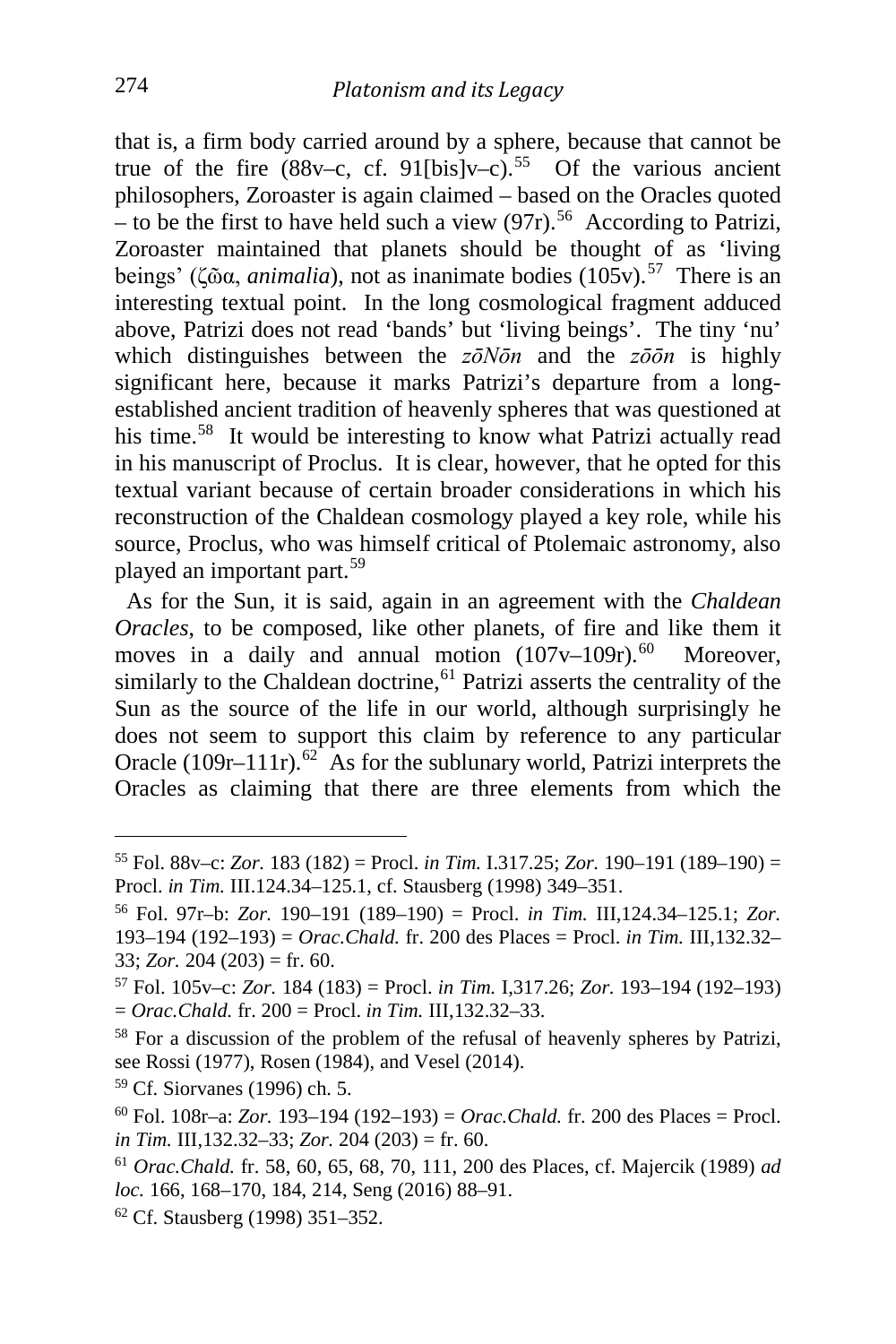material world is composed, namely earth, water, air, and aside from them also the ether, which descends from heavens and 'nourishes everything' (*omnia nutriat*) (117v).<sup>[63](#page-17-0)</sup> One could also mention that Patrizi quotes several *Chaldean Oracles* to support his claim of the central position of the Earth in the cosmos. $64$  His reasoning is somewhat paradoxical. He argues that the Earth is at the centre of an infinite space, since from a centre, lines can be stretched to infinity (149v–d). One may note that among ancient philosophical schools, a somewhat similar position has been argued for at length by the ancient Stoics.<sup>[65](#page-17-2)</sup>

 To conclude, one cannot but admire Patrizi's ingenuity as both a scholar and a speculative philosopher, and this is holds also of his reception of the *Chaldean Oracles*. Even this brief and general overview demonstrates that he was capable of interpreting these highly ambiguous sayings with a great perspicacity, and contemporary scholarship could still perhaps profit from some of his suggestions. His use of the Oracles was, however, motivated by more than a purely academic interest. Although Patrizi naturally draws on many other sources as well, especially significant are the points where he finds the main features of the Chaldean system to be congenial to his own cosmology. It is most notably the light, which descends from the first principle to the material world and becomes progressively transformed to heat and fire. In this process, the different worlds are established, the Empyrean, the Ethereal, and the Elementary one. The same basic division of reality thus appears both in the Oracles and in Patrizi's own philosophy.[66](#page-17-3)

 It seems, however, that – apart from the obvious Platonic background – both Patrizi and the *Chaldean Oracles* shared an important source of inspiration, namely the ancient Stoic physics and its doctrine of the transformation of fire, the main cosmogonic principle. The Chaldeans most notably borrowed the Stoic notion of god conceived of as a

i,

<span id="page-17-0"></span><sup>63</sup> Fol. 117v–c: *Zor.* 185–186 (184–185) = Procl. *in Tim.* I,317.26–28; *Zor.* 167– 168 (166–167) = Procl. *in Tim.* II,50.22–23, discussed also at fol. 121r.

<span id="page-17-1"></span> $^{64}$  Fol. 149v–d: *Zor.* 177 (176) = *Orac. Chald.* fr. 167 des Places; *Zor.* 185 (184) = Procl. *in Tim.* I,317.26–27, discussed also at 125v–c; *Zor.* 171–172 (170–171) = Procl. *in Tim.* II,107.8–11.

<span id="page-17-2"></span> $65$  Cf. Hahm (1977) 103–126, with further references.

<span id="page-17-3"></span><sup>66</sup> Cf. Lewy (2011), 137–139, Majercik (1989) 16–19, Seng (2016) 84–87, *pace*  Kroll (1894) 31–35.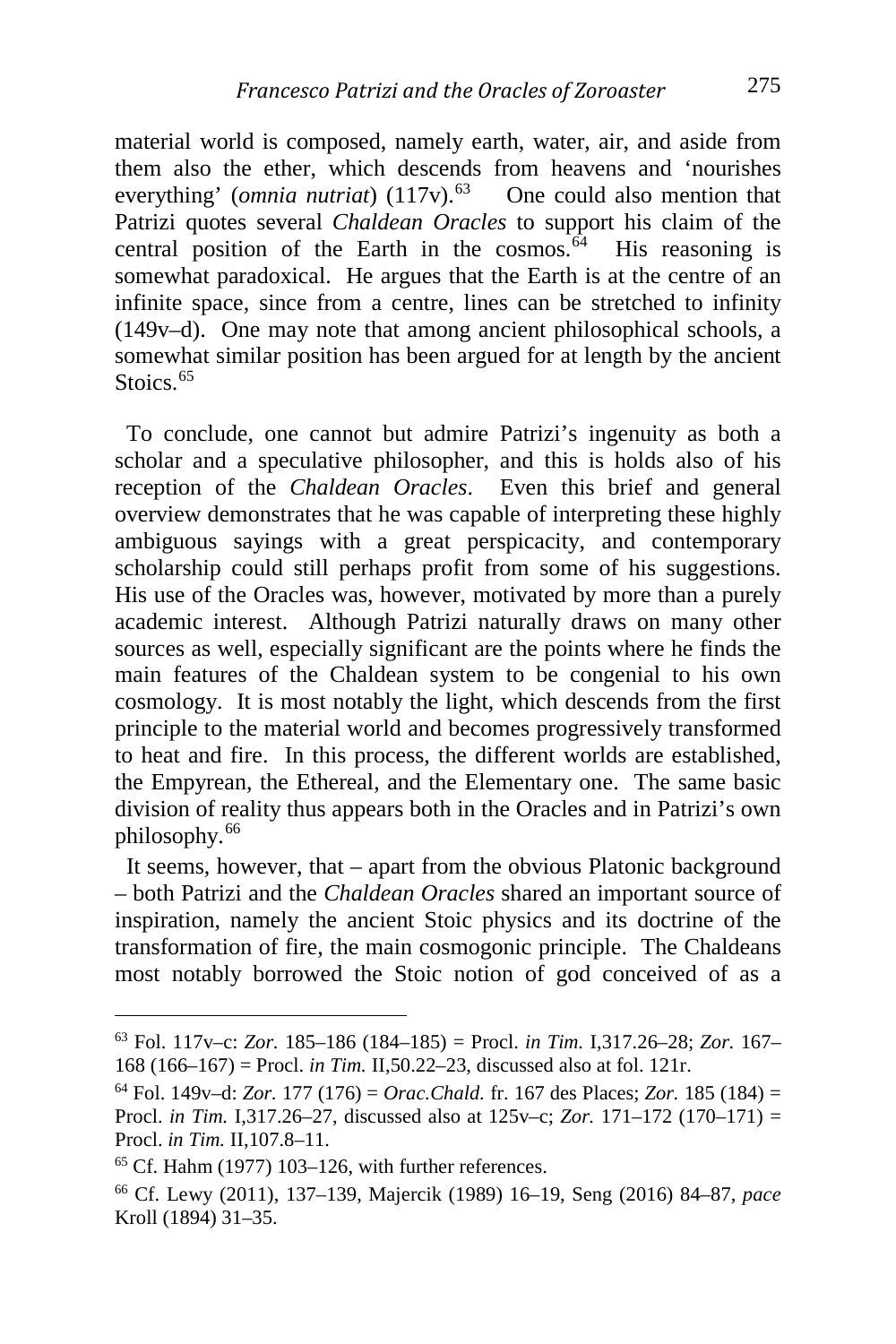'designing fire' (*pyr technikon*) and extended it to the immaterial, intelligible Platonic principles. Patrizi then in this respect followed in their footsteps.[67](#page-18-0) Moreover, as we just mentioned, Patrizi shares with the ancient Stoics the notion of an infinite space surrounding our world. The infinite space is filled by light that transforms itself into a divine fire which, broadly speaking, forms and sustains our cosmos. Patrizi himself acknowledges this, but also claims that, unlike Posidonius, 'Other Stoics indeed asserted the existence of infinite [space]; but it is not clear by which arguments they supported it' (*Stoici vero alii infinitum [spatim] esse affirmarunt; sed quibus rationibus id confirmarunt, nequaquam constat*) (*Pancosmia*, 64r–a, cf. 83v–d, 86v–d). In Patrizi's *Nova de universis philosophia*, the Stoic cosmology that is basically pantheist and materialist thus has to be supplemented by Platonic metaphysics, which can demonstrate that the infinite principle of everything produces an immediate and infinite effect in our world, thus creating an infinite space (*Pancosmia*, 74, 82v–83v). In a similar vein, both Platonic metaphysical background and Stoic-inspired cosmology are intertwined already in the *Chaldean Oracles*. This may well be the reason why Patrizi found these enigmatic utterances so attractive and used them so extensively to support his reasoning in his *Nova de universis philosophia*.

<span id="page-18-0"></span>i, <sup>67</sup> Cf. Kroll (1894) 55, 67–68, Lewy (2011) 430–431, Majercik (1989) 6, 17, 138, 143, 171, Tardieu (1980) 209–210, Seng (2016) 41.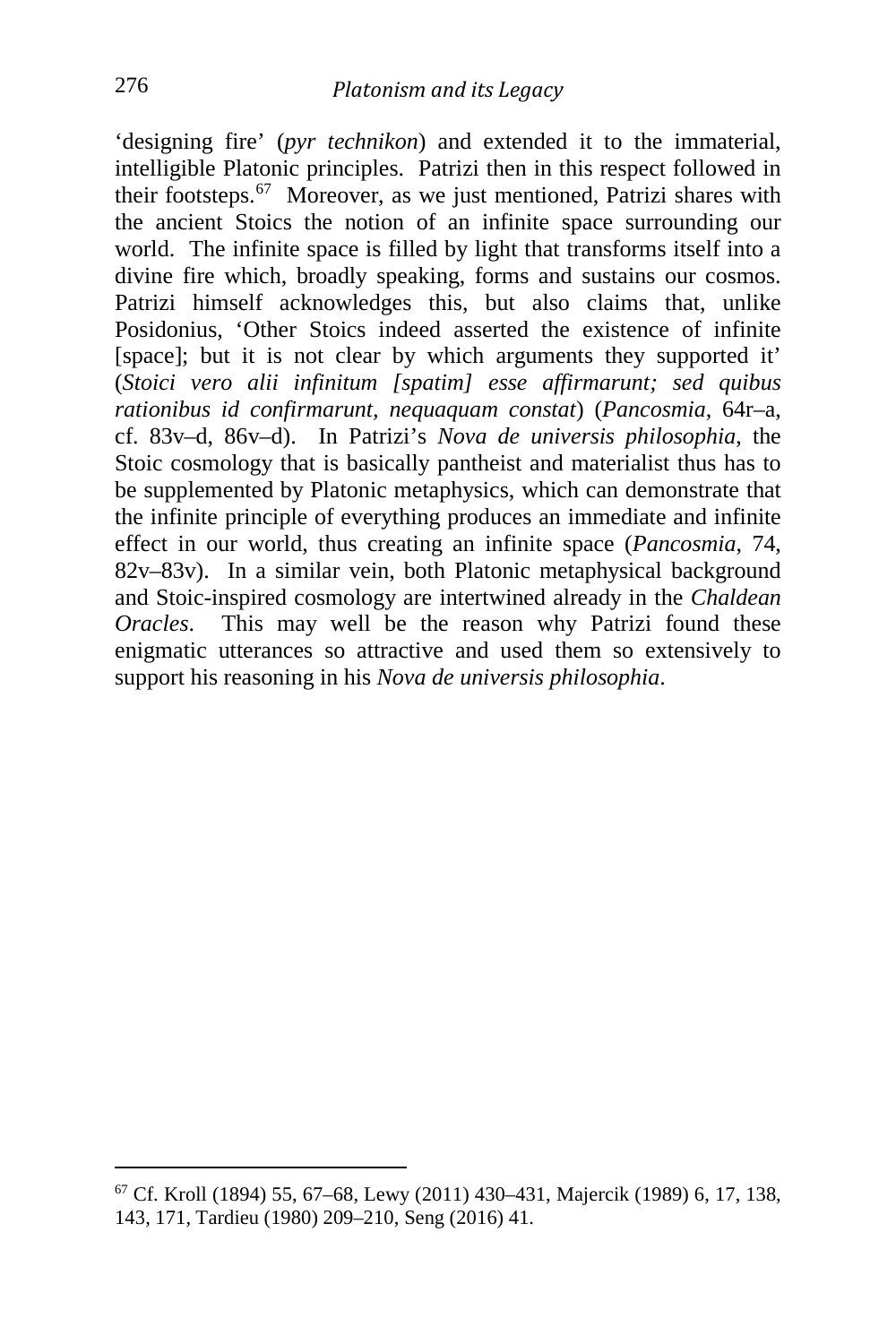### Bibliography

Editions:

#### *Chaldean (Magian) Oracles:*

- *Orac.Chald.* = *Oracles chaldaïques avec un choix de commentaires anciens*, introd., ed., trans. and com. Edouard des Places, Paris: Belles Lettres, 1971 (1st edn), 1996 (3rd edn); an alternative edition of Psellos' commentary on the *Chaldaean* edition of Psellos' commentary on the *Chaldaean Oracles*: Michael Psellus, *Philosophica minora*, vol. II: *Opuscula psychologica, theologica, daemonologica*, ed. Dominic J. O'Meara, Leipzig: Teubner, 1989, pp. 126–152.
- *Decl.brev. =* George Gemistos Plethon, *Βραχεῖα τις διασάφησις τῶν ἐν τοῖς λογίοις τούτοις ἀσαφεστέρως λεγομένων* [*Oracles Chaldaïques: Recension de* Georges Gémiste Pléthon – *La recension arabe des Μαγικὰ λόγια*], introd., ed., trans. and com. Brigitte Tambrun-Krasker, Ἀθῆναι, Paris, Bruxelles: Ἀκαδημία Ἀθηνῶν, Vrin, Ousia, 1995, pp. 21–22.
- *Orac.mag. =* George, Gemistos Plethon, *Μαγικὰ λόγια τῶν ἀπὸ Ζωροάστρου μάγων – Ἐξήγησις εἰς τὰ αὐτὰ λόγια* [*Oracles Chaldaïques: Recension de* Georges Gémiste Pléthon – *La recension arabe des Μαγικὰ λόγια*], introd., eds, trans. and com. Brigitte Tambrun-Krasker and Michel Tardieu, Ἀθῆναι, Paris, Bruxelles: Ἀκαδημία Ἀθηνῶν, Vrin, Ousia, 1995.
- *Zor.* = Franciscus Patricius, *Zoroaster et eius CCCXX Oracula Chaldaica –* Frane Petrić, *Zoroaster i njegovih tristo i dvadeset Kaldejskih proroštava*, intr., ed., com. E. Banić-Pajnić et al., trans. I. Kapec, Zagreb: Institut za filozofiju, 2011. First listed is always the numbering of Patrizi's Greek edition of the *Chaldean Oracles*. In case the numbering of the original Greek text differs from the Latin version, it is followed by a number in brackets, which refers to the same verse in Patrizi's Latin translation.
- Marsilio Ficino, *O Slunci, O světle: De Sole, De lumine [On the Sun, On Light]*, intr. and com. M. Žemla, ed. J. Slezáková, trans. M. Žemla and J. Hlaváček, Praha: Oikoymenh, 2017.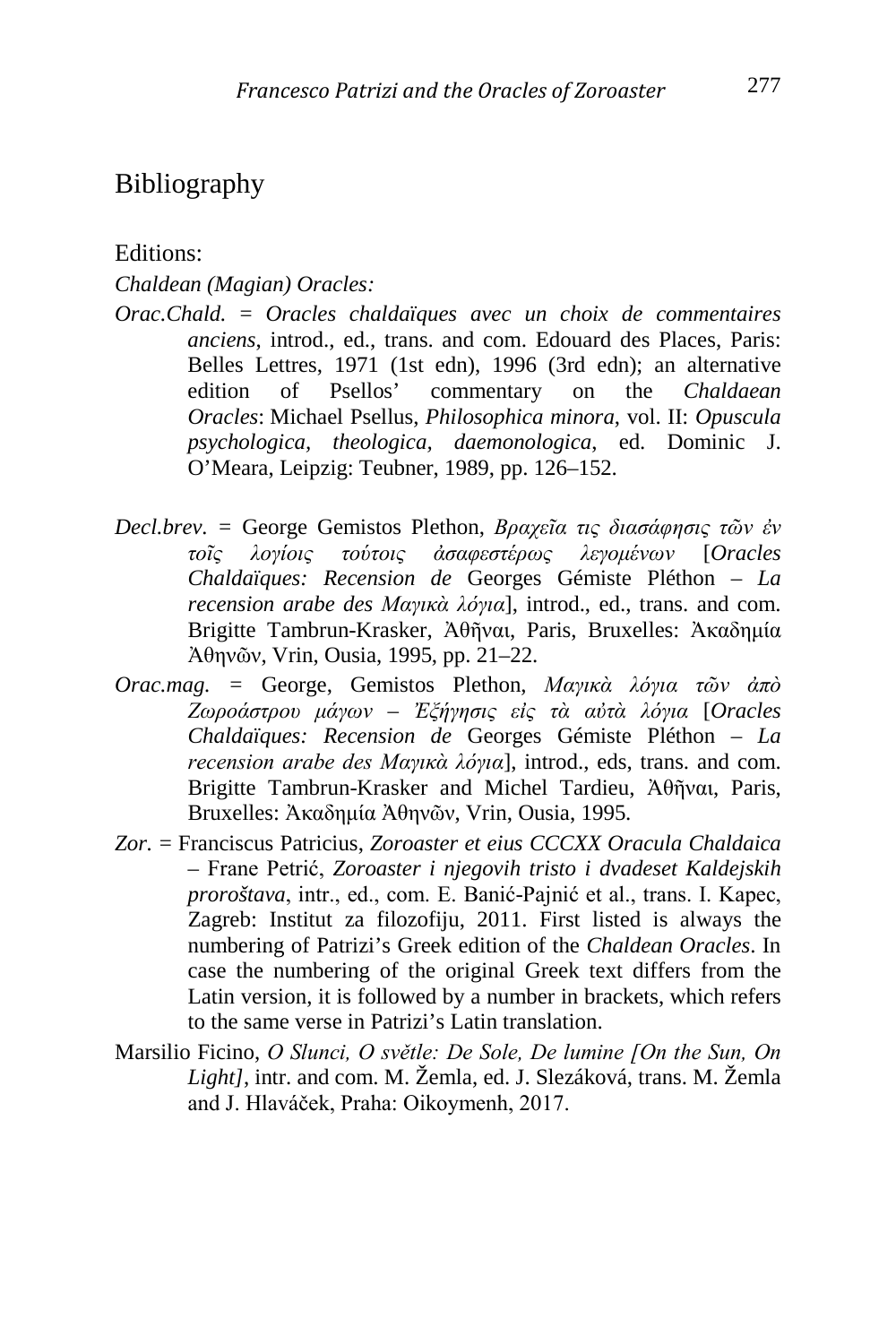Studies:

- R. Bondì (1997), *Introduzione a Telesio*, Roma *–* Bari: Laterza.
- P. R. Blum (2014), "Francesco Patrizi's Principles of Psychology", in: T. Nejeschleba – P. R. Blum (eds.), *Francesco Patrizi: Philosopher of Renaissance*, Olomouc: Univerzita Palackého v Olomouci, p. 185–212.
- L. Brisson (2003), "Plato's *Timaeus* and the *Chaldaean Oracles*", in: *Plato's* Timaeus *as Cultural Icon*, ed. Gretchen J. Reydams-Schils, Notre Dame, IN: University of Notre Dame Press, 2003, p. 112–132.
- L. De Franco (1997), *Introduzione a Telesio*, Soveria Mannelli: Rubbettino.
- J. Dillon (1996), *The Middle Platonists: 80 B.C. to A.D. 220*, Ithaca, NY: Cornell UP (1st edn. 1977).
- D. E. Hahm (1977), *The Origins of Stoic Cosmology*, Columbus, OH: Ohio State University Press.
- V. Hladký (2014a), *The Philosophy of Gemistos Plethon: Platonism in Late Byzantium, between Hellenism and Orthodoxy*, Farnham, UK: Ashgate.
- -------- (2014b), "From Byzantium to Italy: 'Ancient Wisdom' in Plethon and Cusanus", in: J. Matula – P. R. Blum (eds.), *Georgios Gemistos Plethon: The Byzantine and the Latin Renaissance*, Olomouc: Univerzita Palackého v Olomouci, p. 273–292.
- Ph. Hoffmann (2014), "Φάος et τόπος : le fragment 51 (v. 31) des Places (p. 28 Kroll) des *Oracles Chaldaïques* selon Proclus et Simplicius (*Corollarium de loco*)", in: A. Lecerf, L. Saudelli and H. Seng (eds.), *Oracles Chaldaïques: fragments et philosophie*, Heidelberg: Universitätsverlag Winter, p. 101–152.
- Z. Horský (1966), "La Cosmologie de Marcile Ficin", in: *Acta historiae rerum naturalium nec non technicarum*, Special Issue, 2, p. 57– 68.
- -------- (1967), "Le Rôle du platonisme dans l'origine de la cosmologie moderne", in: *Organon* (Warszawa), 4, p. 47–54.
- W. Kroll (1894), *De Oraculis Chaldaicis*, Breslau: Koebner, French translation: *Discours sur les oracles chaldaïques*, trans. H. D. Saffrey, Paris: Vrin, 2016.
- A. Lecerf, L. Saudelli and H. Seng (2014), "Introduction", in: A. Lecerf, L. Saudelli and H. Seng (eds.), *Oracles Chaldaïques: fragments et philosophie*, Heidelberg: Universitätsverlag Winter, p. 9–14.